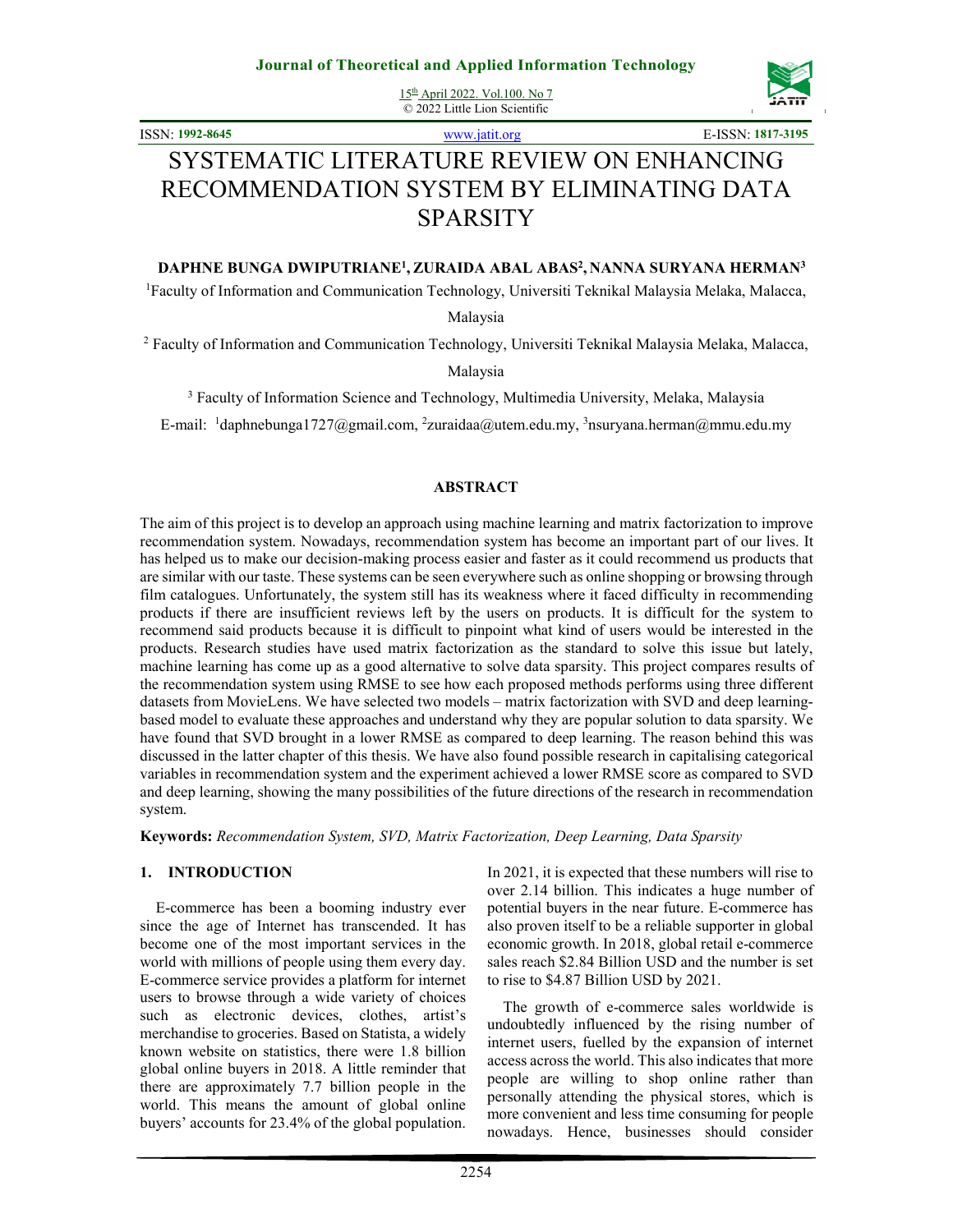

15th April 2022. Vol.100. No 7 © 2022 Little Lion Scientific

| <b>ISSN: 1992-8645</b>                                                                                     | E-ISSN: 1817-3195<br>www.jatit.org |  |
|------------------------------------------------------------------------------------------------------------|------------------------------------|--|
| readjusting their business priorities and start making marketing target of the said item. It is frequently |                                    |  |
| plans to shift their business model to a model that defined as a way to help users to make a choice        |                                    |  |

Hence, we know that the growth will be a combination of few factors – one that includes old users preferring to use e-commerce, which lead us to a new set of question: 'What is so good in an ecommerce to the point people are using them repeatedly?'. The answer might lie on the fact that ecommerce companies used a technology called 'recommendation system' that becomes a fundamental backbone of their structure. Recommendation system is a rather compulsory item to have in a modern e-commerce platform in order for businesses to achieve the furthest audience as well as their targeted sales.

puts online shopping as their priority.

Recommendation system is a type of information filtering system that filters the available information and later generates them to the audience (user) based on their preferences, interest or in the case of ecommerce, their past transaction. The generated information can also be based on the user's behaviour whenever they are on any website. The system has the ability in predicting items that a certain user would like based on their profile.

There is no better time to discuss on recommendation systems due to how prevalent it is in our lives, particularly on our online journeys. A lot of companies have applied this system in their applications such as Netflix [1] , Youtube [2], Twitter [3], and even Google [4]. E-commerce is one of the businesses where we can see recommendation systems as it is used to generate sales via their website. According to Schafer, Konstan, and Riedl [5], businesses who use recommendation systems scored 60 percent higher growth compared to traditional businesses. The system can also improve customer satisfaction as it could cut down their decision-making process by recommending products related to their taste. Maintaining a high customer satisfaction helps businesses to continuously generate sales, which helps them in the long run.

There have been many discussions on defining the term 'recommendation system'. Recommendation system defined as a decision-making process for users under complicated environment[6]. From the perspective of e-commerce, recommendation system is defined as a tool that can help users to go through records that is related to their interest. According to Sinha, recommendation system is commonly adopted in an e-commerce environment [7] because it was developed to improve the sales of certain product, allowing the platform to achieve their defined as a way to help users to make a choice before purchasing an item that they have no sufficient knowledge on item or even having the experience of buying similar items. For Xiao and Benbasat, the authors agreed that a recommendation system is part of information systems[8]. A recommendation system is part of a decision-making step that are implemented to help people in deciding which items they should purchase that are similar with their preferences.

Businesses use a few strategies in their recommendation systems to maximise the potential of the system. There are a four models that have been used by businesses to generate recommendations [9], [10] such as:

- **Collaborative Filtering**: This method groups people based on how similar their taste is.
- **Content-Based Filtering**: This method assumes that people will buy products that are similar with the products that they have bought.
- **Demographic Filtering**: This method uses data related to the demographic of the user such as age and gender to recommend potential items for the users.
- **Knowledge-Based Filtering**: This method capitalises on the knowledge that the system has on their users and recommend items that suits the existing knowledge of the user.

The most common method in many companies is collaborative filtering. Collaborative filtering recommends items based on the behaviors of the user in the past. For example, if person A and person B bought similar items in the past, it is very likely that person A would buy items that person B has also bought rather than buying an item that a random person has bought. Koren, Bell, and Volinsky, deemed that this method is found to be more accurate than content-based[11], the second most common method. This is because content-based filtering unable to make accurate recommendation if not enough information is provided to differentiate items, which means content-based filtering requires intensive domain knowledge.

While collaborative filtering does show its potential in aiding the development of the business world, there are still a few challenges that needs to be solved before the system could reach its full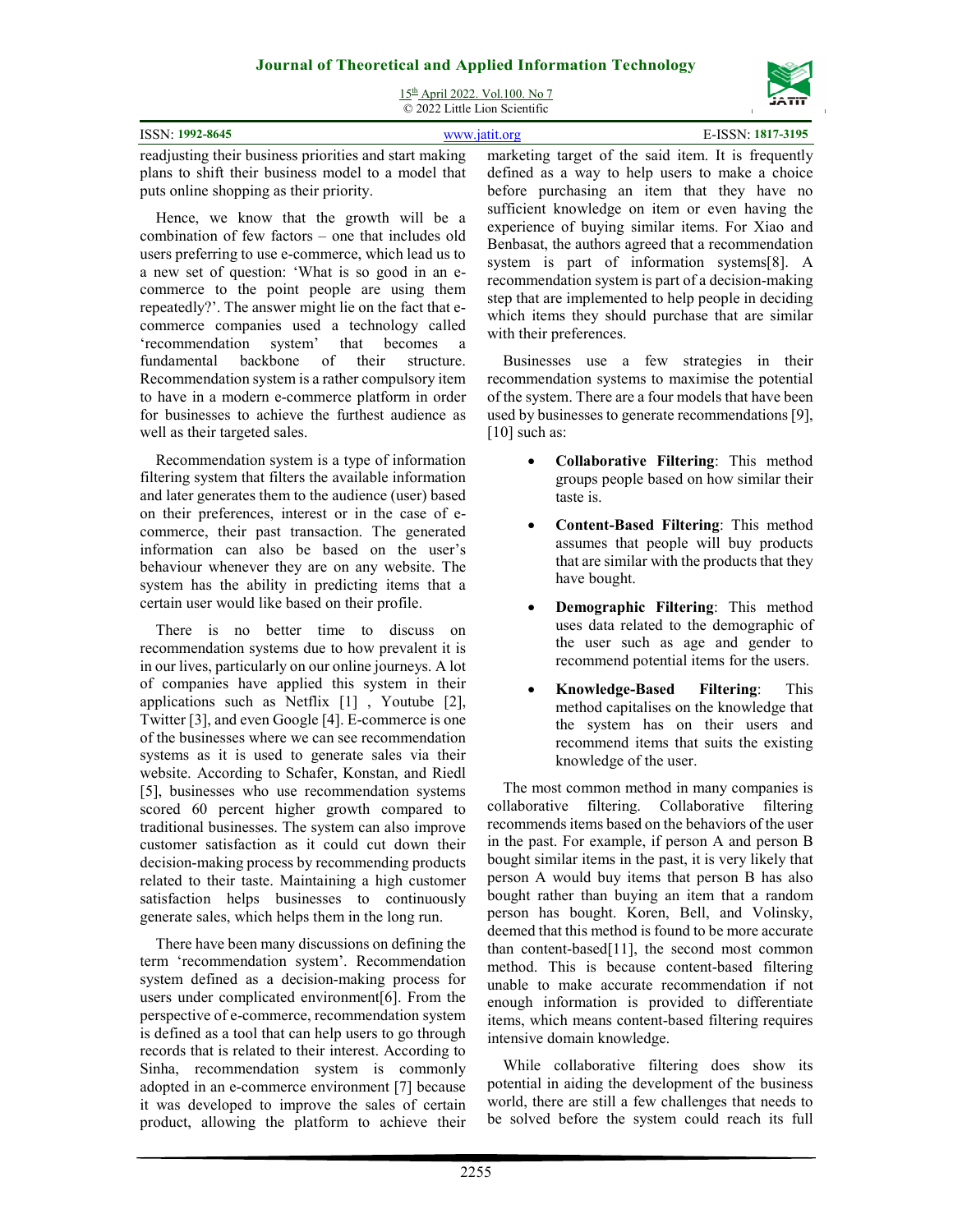

15th April 2022. Vol.100. No 7 © 2022 Little Lion Scientific

| ISSN: 1992-8645<br>www.1at1t.org |  | E-ISSN: 1817-3195 |  |                                                                                               |
|----------------------------------|--|-------------------|--|-----------------------------------------------------------------------------------------------|
|                                  |  |                   |  | notontial use Collaborative Eiltering the most recommendation system and subsequently improve |

potential use. Collaborative Filtering, the most popular recommendation model suffers from a "cold start" problem, where models would face problems due to the sparsity of the data. Data sparsity describes the difficulty in having enough data. Cold-start, meanwhile, refer to the difficulty for the models in obtaining accurate recommendations. In this project, we would be focusing on the former which is data sparsity.

Data sparsity is resulted from users only leaving a few ratings to items in the catalogue. There is a lack of incentives for users to rate items. Hence, the recommendation system faced a difficulty in recommending accurate items to users that does not provide any feedback or ratings towards an item. Few studies have mentioned how data sparsity has a negative impact in the system. Hanafi, Suryana and Sammad agreed with the claim that cold-start is an issue and also added that the accuracy of the final results could be heavily impacted from the amount of information that the model has stored [10]. They also believe that no recommendation could also be produced if the sparsity of data is high. Guo, meanwhile, mentioned that the insufficient ratings in the collection will prevent the model from producing accurate observations on the users' preference and this also slows down their ability in searching for users with the similar taste [12].

This research has several purposes on why it is being conducted. The purposes are described as follows:

- To study the impact of data sparsity in recommendation system.
- To evaluate the popular techniques implemented in recommendation system

Recommendation system posed an incredibly exciting venture for many businesses. Hence, any kind of weaknesses that the system posed must be solved quickly to ensure high quality implementation and could be easily used by ecommerce platforms around the world. Data sparsity, in general, has been one of the main roadblocks for recommendation system to achieve their full potential. The lack of information available has caused inaccurate predictions for the system recommending items to their users.

To solve this issue, many algorithms has been proposed by researchers, showing the flexibility of the recommendation system when it comes to adapting itself with new algorithms. E-commerce businesses need to find the suitable algorithms that could enhance the performance of their

recommendation system and subsequently, improve the chances of the system to accurately recommend the correct items to the users.

This research claims to embark several contributions which are described as follows:

- To conduct a comprehensive literature review on the impact of data sparsity in a recommendation system, investigating how it could reduce the accuracy of recommended items to the users.
- To evaluate how popular approaches used to reduce data sparsity in a recommendation system are able to minimize the effect of sparsity, investigating its key features on why it is frequently used by other research studies.

This paper includes also on the discussion for the trends of research in data sparsity, particularly on its effect on recommendation system and the type of approaches that are proposed in research paper over the past few years. However, it will not include our proposed solution to this issue and rather just the approaches that have been discussed in previous research studies.

### **2. SYSTEMATIC LITERATURE REVIEW**

### **2.1 Overview**

The Systematic Literature Review (SLR) method was chosen as the method to perform literature review as it is found to have the capability of performing a fair and non-bias evaluation on a particular topic due to its predefined and wellexecuted strategy when conducting a research [13]. By using the SLR method in conducting the literature review, the method is expected to produce answers for the project questions that have been explained in the previous chapter.

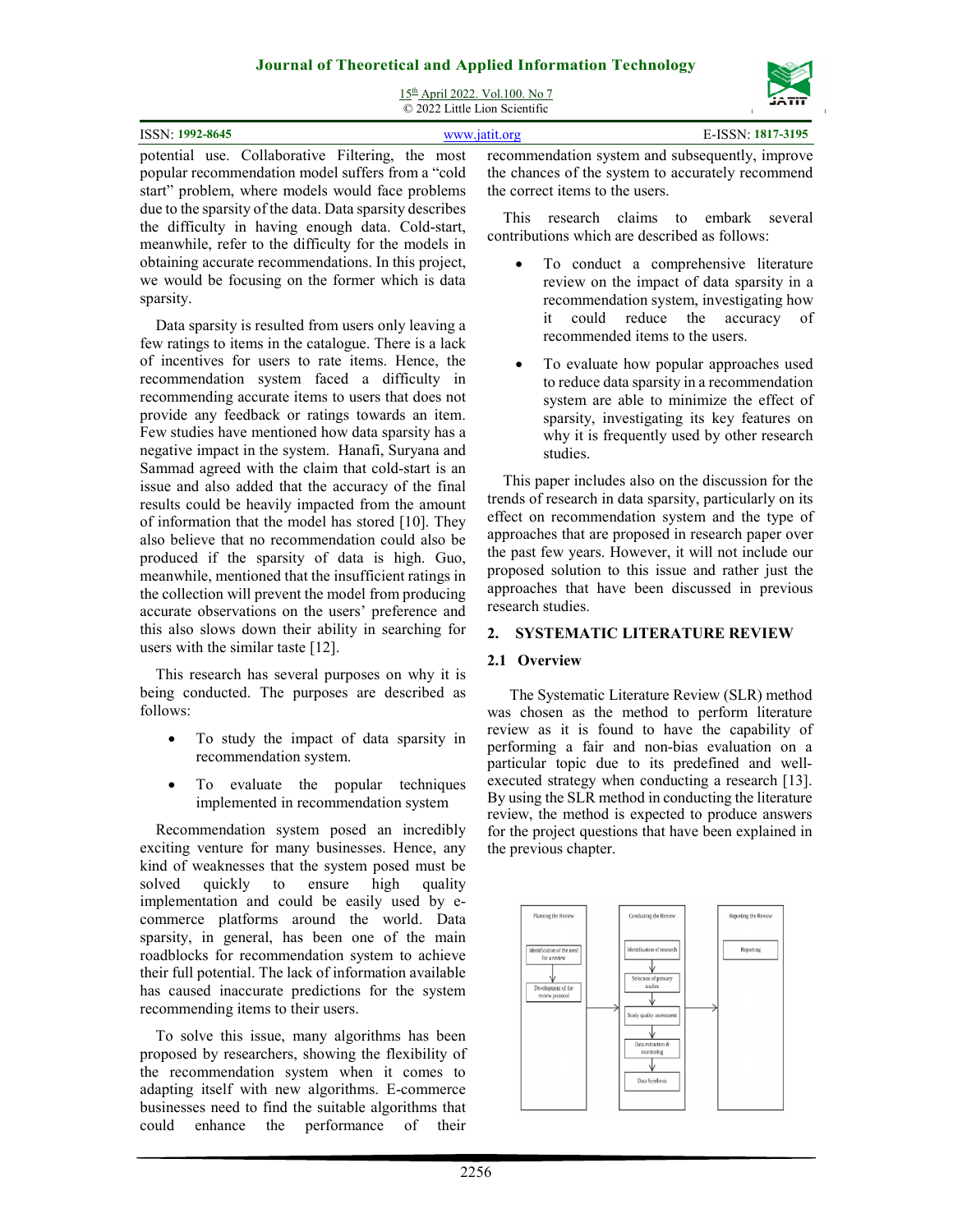|                 | © 2022 Little Lion Scientific | ----              |
|-----------------|-------------------------------|-------------------|
| ISSN: 1992-8645 | www.jatit.org                 | E-ISSN: 1817-3195 |

*Figure 1: Stages of Systematic Literature Review* 

The stages underway in a typical SLR process is shown in Figure 1. SLR consists of three main stages: Planning the Review stage, conducting the Review stage, and Reporting the Review stage. These stages served as a guideline in performing a systematic review. In the first stage of SLR, where the planning process is evaluated, project questions and project objectives are curated in order to determine a general conclusion based on the studies that have been collected.

The second stage of SLR, where reviews are conducted, has been deemed as the most critical part of the literature review. This particular stage is divided into five sub-stages, in which procedures to conduct the studies are decided. All review protocol is developed in this stage to allow an accumulation of high quality and highly relevant results. The final stage of SLR is performed to evaluate the findings based on the research studies that has been collected. **2.2 Research Question** 

In the Planning the Review stage, the reason on the need for a literature review is formulated as there is a need to summarize available information related to the project, allowing a preliminary conclusion to be written out. To keep the project on the right track, Research Questions (RQ) are formulated. However, the RQ for the literature review is different with the RQ for this final year project. The RQ for the literature review is formulated based on the needs and requirements of the project. The list for the RQ is shown as follows:

|  | Table 1: Research Questions for SLR |
|--|-------------------------------------|
|--|-------------------------------------|

| RQ  | <b>Ouestions</b>                                                                                               | <b>Motivation</b>                                                                                                              |
|-----|----------------------------------------------------------------------------------------------------------------|--------------------------------------------------------------------------------------------------------------------------------|
| RQ1 | What is the trend of<br>research<br>related<br>$\mathsf{to}$<br>recommendation system<br>from 2016 until 2021? | To identify the research<br>trends related to data<br>sparsity<br>in<br>recommendation<br>system.                              |
| RQ2 | What<br>$\frac{1}{18}$<br>the<br>most<br>prevalent issue<br>in<br>recommendation system?                       | To identify the most<br>serious issue<br>in<br>recommendation<br>system that hampers<br>them from achieving<br>full potential. |
| RQ3 | What approach are often<br>used to solve the issue in<br>recommendation system?                                | To identify possible<br>approaches used<br>to<br>solve the issues<br>in<br>recommendation<br>system.                           |

Based on Table 2, there are three RQ that have been defined to help the development of the project in the right track. RQ1 is formulated to evaluate research trends related to recommendation system. Meanwhile, RQ2 and RQ3 were defined to narrow down the scope of the project, allowing a better focus on topics that are closely related with the objective of the project. The Research Questions can be illustrated in a mind map diagram. The mind map is shown as follows:



*Figure 2: Mind Map for Research Questions* 

# **2.3 Search Identification**

Search identification is the first sub-stage of the second SLR stage, namely the 'Conducting the Review' stage. This particular stage aims to collect as many relevant research studies as possible. By using the SLR process, research studies collected is expected to be fair and unbiased to the RQ. Generating a good search strategy is the key in finding research studies relevant to the topics of the project.

A list of potentially relevant studies can be compiled once the search strategy is applied in relevant research databases. Before applying the right search strategy, a list of research database is produced. Relevant studies related to this project can be found from these following databases. The list of database includes:

- 1. ACM Digital Library (http://dl.acm.org)
- 2. IEEEXplore (http://ieeexplore.ieee.org)
- 3. ScienceDirect
- (http://www.sciencedirect.com)
- 4. Google Scholar (https://scholar.google.com)

After the list of databases is determined, the next step in the search strategy is to come up with the accurate search string in order to find relevant studies to the projects. Based on RQ1-RQ3, the search string is extracted using the relevant words.

The Table 2as below showed the search string that was used to find relevant research studies.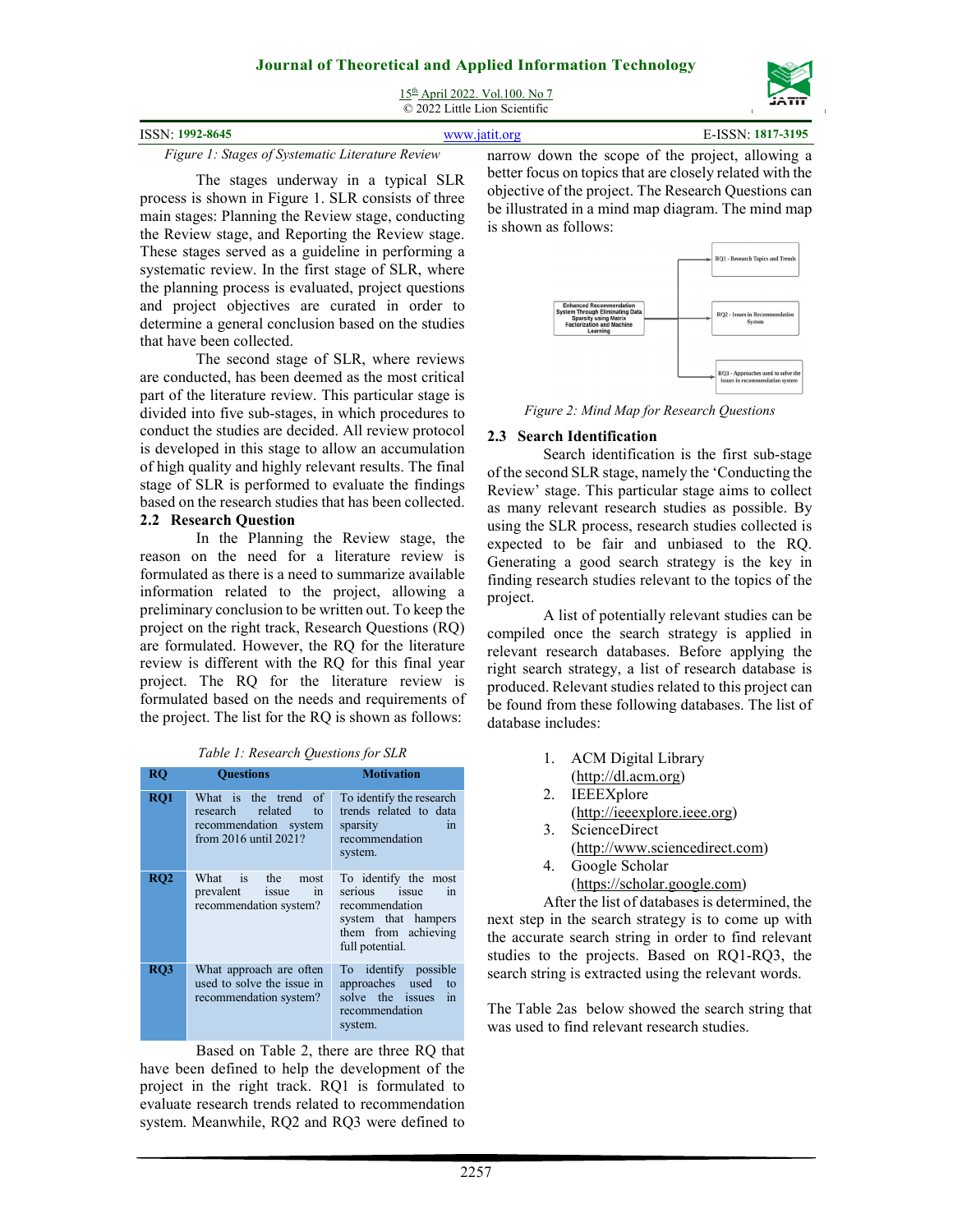# **Journal of Theoretical and Applied Information Technology**  15th April 2022. Vol.100. No 7

© 2022 Little Lion Scientific



| <b>ISSN: 1992-8645</b> |                                 |                | www.jatit.org            | E-ISSN: 1817-3195 |
|------------------------|---------------------------------|----------------|--------------------------|-------------------|
|                        | Table 2: Search String Strategy |                |                          |                   |
|                        | <b>Search String</b>            |                | Start                    |                   |
| Topic                  | <b>Activities</b>               | <b>Methods</b> |                          |                   |
| Recommendation         | Identification                  | Matrix         |                          |                   |
| <b>System</b>          |                                 | Factorization  | Select digital libraries |                   |
| Data Sparsity          |                                 | Machine        |                          |                   |

Learning

According to Table 2, the search string is formulated as follows: ("Recommendation System" OR "Data Sparsity") AND ("Identification") AND ("Matrix Factorization" OR "Machine Learning").

#### **2.4 Selection of Research Studies**

After generating a search strategy, the inclusion and exclusion criteria must be decided. It has to be formulated based on the RQ. This sub-stage aims to compliment the search string strategy by filtering out irrelevant studies in order to collect more accurate findings. There are five steps that was performed in order to find relevant studies related to this project:

1. If ('the search result is a general article') then discard, else go to step 2

2. If ('multiple publication of the same study') then discard, else go to step 3

3. If ('written in English') then go to step 4, else discard

4. If ('written as a thesis or dissertation') then discard

5. If ('full pdf is unavailable') then discard

The overall process starts by selecting one of the digital libraries listed, followed by applying the search string formulated as well as other appropriate strings into the database and then narrowing down the range of publication years. If these steps failed to show relevant research studies, the search string is then redefined. Figure 3. shows the flowchart of the complete search strategy.



*Figure 3: Flowchart for Search Strategy* 

#### **2.5 Study Quality Assessment**

In order to collect high quality data extraction results, an assessment must be performed regarding the quality of the studies that have been compiled. The studies that appeared on the final list need to have a certain degree of relevance and contained factual information that is essential for this project. A quality assessment Table 3 has been summarised from a research studies done by Barbara Kitchenham for software engineering domain [13]. The table has been readjusted in order to be relevant to the project and the list of quality assessment.

*Table 3: Quality Assessment Strategy*

| <b>Number</b> | <b>Quality Assessment</b>                                                                        |
|---------------|--------------------------------------------------------------------------------------------------|
|               | Did the aim of the research clearly stated?                                                      |
| $\mathcal{D}$ | Did the research studies fit with the project<br>objectives?                                     |
| 3             | Are the research relevant to the project questions?                                              |
|               | Does the research studies have a clear process<br>from introduction until conclusion?            |
| 5             | Did the research studies mention the relationship<br>of recommendation system and data sparsity? |
| ĸ             | Did the research studies describe any possible<br>future works?                                  |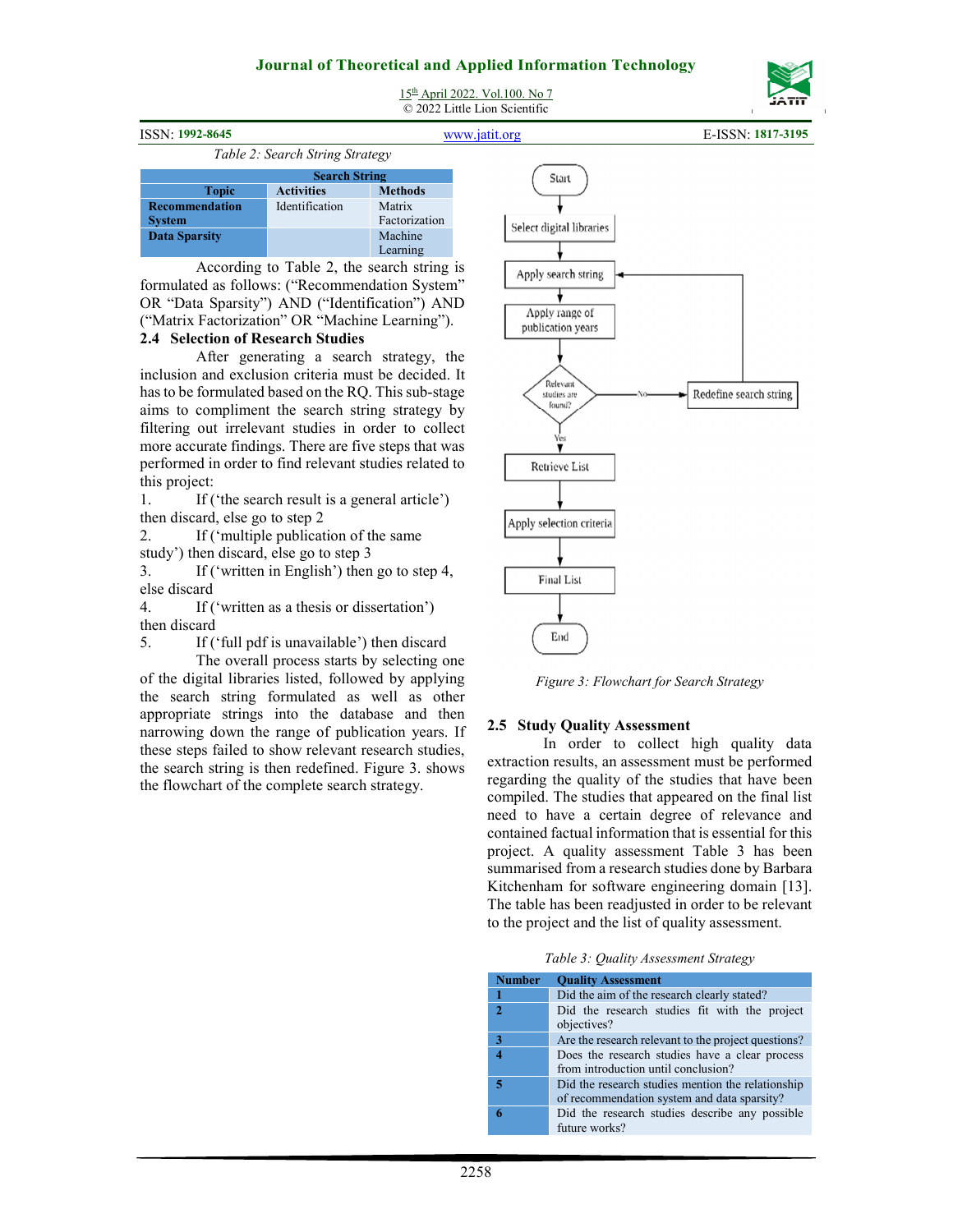ISSN: **1992-8645** www.jatit.org E-ISSN: **1817-3195**

| 15 <sup>th</sup> April 2022. Vol. 100. No 7 |
|---------------------------------------------|
| © 2022 Little Lion Scientific               |

| ISSN: 1992-8645 | www.jatit.org |
|-----------------|---------------|
|                 | $-11 - 11$    |

#### **2.6 Data Extraction and Monitoring Process**

Data Extraction and Monitoring Progress is the fourth sub-stage in the second stage of the SLR method. This stage is conducted to ensure the collection of information is accurate and relevant to the project. The data that were extracted from the research studies were the title of the publication, name of the authors, year of publication, problem statement, methodology, goals and proposed future works.

The mapping of Data Extraction is shown in Table 4. Data Extraction is collected in three parts. Research trends answer RQ1. Identification answer Research Questions in RQ2 while Matrix Factorization and Machine Learning will answer RQ3.

|  |  |  | Table 4: Mapping Data Extraction to Research Questions |  |  |  |
|--|--|--|--------------------------------------------------------|--|--|--|
|--|--|--|--------------------------------------------------------|--|--|--|

| <b>Data Extraction Property</b> | <b>Project Questions</b> |
|---------------------------------|--------------------------|
| <b>Research Trends</b>          | RO1                      |
| <b>Identification</b>           | RO2                      |
| <b>Matrix Factorization and</b> | RO3                      |
| <b>Machine Learning</b>         |                          |

### **2.7 Data Synthesis**

In the final sub-stage of the 'Conducting the Review' stage, a data synthesis method was performed to summarise the findings. There were 30 studies found between the four digital libraries that are relevant with the project. 9 of the research studies were found on ScienceDirect, 5 research studies were found on ACM Digital Library, 3 research studies were found on Google Scholar and the remaining 13 research studies were collected from IEEE Xplore.

### **2.8 Publication Frequency**

There were 30 research studies found after the execution of the SLR process, targeted publications published from 2016 to 2021. Table 5 describes the classification of research studies from the selected digital libraries.

*Table 5: Publication Frequency on Recommendation System*

| No | <b>Search</b><br><b>Database</b> | <b>Publications</b>                                                                                                       | <b>Total</b>             |
|----|----------------------------------|---------------------------------------------------------------------------------------------------------------------------|--------------------------|
| 1  | Digital<br>ACM<br>Library        | $[14]$ , $[15]$ , $[16]$ , $[17]$ ,<br>[18]                                                                               | $\overline{\phantom{1}}$ |
| 2  | Google Scholar                   | $[9]$ , $[19]$ , $[10]$                                                                                                   | 3                        |
| 3  | <b>IEEE</b> Xplore               | $[20]$ , $[21]$ , $[22]$ , $[23]$ ,<br>$[24]$ , $[25]$ , $[26]$ , $[27]$ ,<br>$[28]$ , $[29]$ , $[30]$ , $[31]$ ,<br>[32] | 13                       |
| 4  | <b>ScienceDirect</b>             | $[33]$ , $[34]$ , $[35]$ , $[36]$ ,<br>$[37]$ , $[38]$ , $[39]$ , $[40]$ ,<br>[41]                                        | 9                        |

# **2.9 Research Trends**

To find the research trends on Recommendation System, the research studies were grouped in two categories: the issues in recommendation system and the research trends on recommendation system. The data extraction from the research studies are mapped based on the year of publication in Table 6 below.

*Table 6: Research Trends on Recommendation System*

| <b>Publication</b><br>Year | <b>Research Studies</b>                                       | <b>Total</b>   |
|----------------------------|---------------------------------------------------------------|----------------|
| 2016                       | [20], [17]                                                    | $\overline{2}$ |
| 2017                       | [15], [16], [9], [21], [22], [33]                             | 6              |
| 2018                       | [19], [10], [23], [24], [25], [34]                            | 6              |
| 2019                       | [14], [18], [26], [27], [28], [29],<br>[30], [31], [35], [36] | 10             |
| 2020                       | [37], [38]                                                    | 2              |
| 2021                       | [32], [39], [40], [41]                                        | 4              |

The Table 6 shows the increasing interests in research for recommendation system between the year of 2016 and 2021. There was a slight decrease from 2019 to 2020 but the number of publications has increased steadily, showing sign of researchers gaining an interest in researching on recommendation system. The decrease in terms of publications from 2019 until 2020 might be due to the filtering results or inability to find articles that are suitable to be studied for this research.

The distribution of research domain, meanwhile, can be seen in Figure 4. The project domain is separated into three focus areas: identification component, matrix factorization method, and machine learning method. For the identification component, we would like to find out what are the popular issues in recommendation system.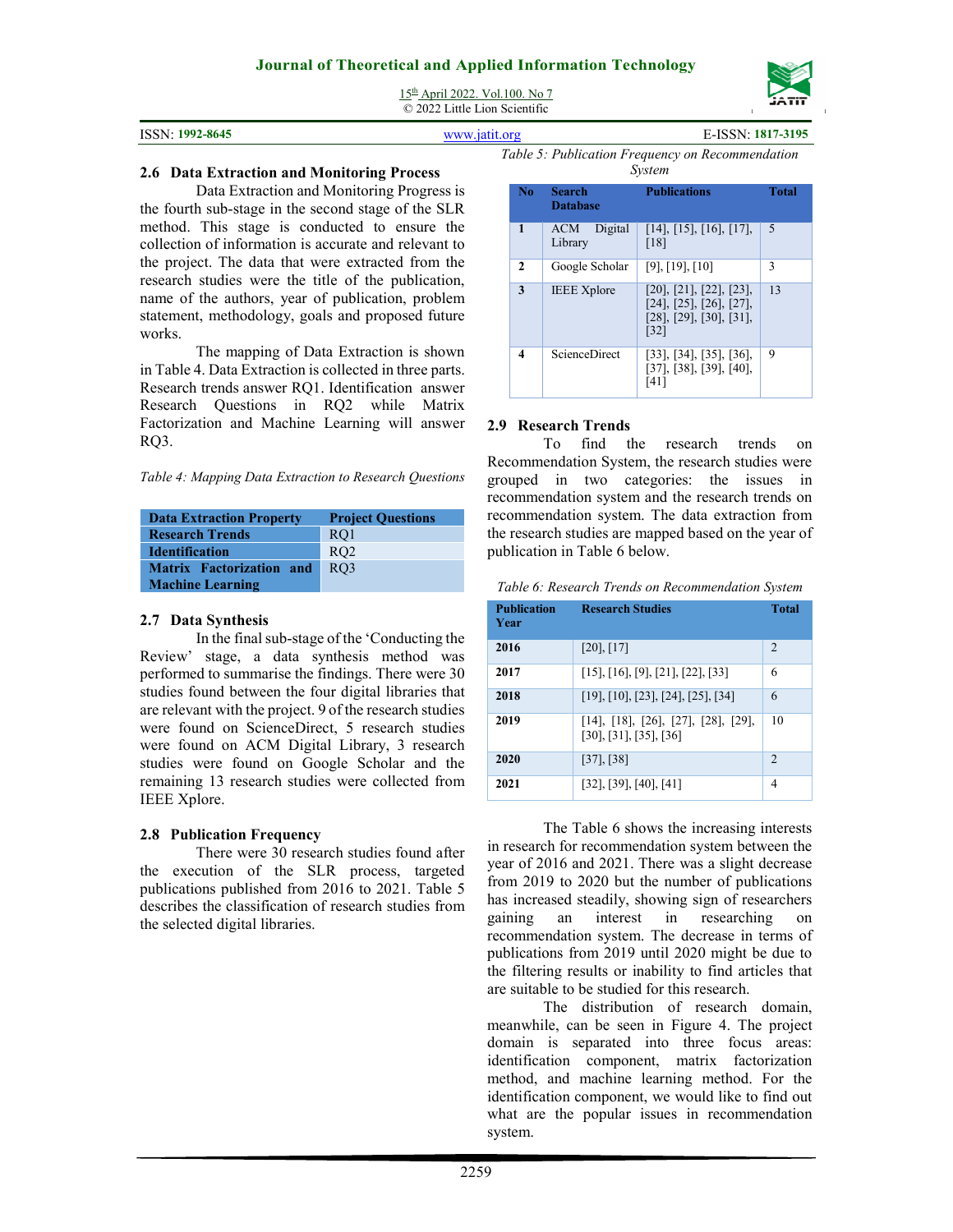

| ISSN: 1992-8645 |  |
|-----------------|--|
|-----------------|--|

ISSN: **1992-8645** www.jatit.org E-ISSN: **1817-3195**



*Figure 4: Distribution of Focus Areas in Research Studies* 

# **3. IDENTIFICATION**

### **3.1 Overview**

In recommendation system, there has been several issues that has been deemed as a hinderance to the development of the system. These issues have stopped recommendation system from achieving its full potential. Based on the SLR findings and Table 7 below, there are 8 research studies that specifically discussed on the issues in recommendation system. These researchers mostly discussed on data sparsity and cold start problem as the biggest issues in recommendation system nowadays.

| <b>Identification</b><br>and Analysis | <b>Research Studies</b>                                                 | Total |
|---------------------------------------|-------------------------------------------------------------------------|-------|
| Data Sparsity                         | $[33]$ , $[9]$ , $[10]$ , $[19]$ ,<br>$[24]$ , $[37]$ , $[38]$ , $[39]$ | 8     |
| <b>Cold Start</b>                     | $[9]$ , $[10]$ , $[37]$                                                 | ٦     |

Several research studies put emphasis on both data sparsity and cold start in order to have a result that could solve both issues in the same approach. Çano and Morisio placed attention to not only data sparsity but also cold start and subsequently, to a certain extent, the accuracy of recommendation system resulting from not solving both issues mentioned [9].

Data sparsity refers to the fact that users would only leave a few ratings over a large catalogue of items [24]. The catalogue, in general, is referring to the dataset, and the items in the catalogue tends to not be rated frequently enough, which eventually caused the recommendation system facing difficulties in predicting items that accurately recommends products that fits their taste [9], [24]. Hwangbo and Kim also noted that these issues persisted in both user-based collaborative filtering and item-based collaborative filtering, which made data sparsity as an unavoidable issue in improving recommendation system [33]. As data sparsity has a huge influence in the eventual recommended items, the quality of a recommendation system highly depends on how researchers are able to minimise data sparsity in their dataset [37].

Hanafi, Suryana, and Basari, meanwhile, mentioned both problems but placed an emphasis on cold start in order to improve the functionality of a recommendation system [10]. Cold start refers to the difficulty for recommendation system to recommend items to new users, as opposed to data sparsity, which focus on how the lack of reviews or ratings by users stops the system from recommending a more accurate item. Lastly, Natarajan found both data sparsity and cold start is an equally serious issue and tried to solve both issues with the same method [37].

# **3.2 Eliminating Data Sparsity in Collaborative Filtering**

The fastest answer one could give to the "what are the impact of sparse dataset?" question would be inaccurate recommendation. No item could be recommended accurately if the number of ratings left by users on the products are less than four percent of the total number of users and items. Collaborative filtering relies on ratings of items from the users. Unfortunately, users tend to not leave any recommendation, reviews or even ratings after purchasing an item, making it complicated for the system to recommend other items that would be interesting to the user. To measure sparsity level, the following formula can be used:

 *Figure 5: Sparsity Level Measurement* 

$$
1 - (\frac{number\ of\ ratings}{number\ of\ users * number\ of\ items})
$$

According to Lee, Sun and Guy, in order to conduct a sparsity-related experiment, the density of the dataset should be in the range of 1% until 5% [42]. This low density has led to difficulty in improving the accuracy of recommendation. A low accuracy will lead to inaccurate recommendation, which may lead to users shifting to another platform to find items similar with their preference using the help of a more accurate recommendations.

An effective and accurate collaborative filtering is the key to have a successful e-commerce business. The challenge to achieve those goal would be eliminating, or minimizing, the sparse rating matrix, contributed by the sparsity of the dataset. The main concept of collaborative filtering method would be showcasing the relationship between users and items that have been rated by the users as ratings would show a strong correlation between the users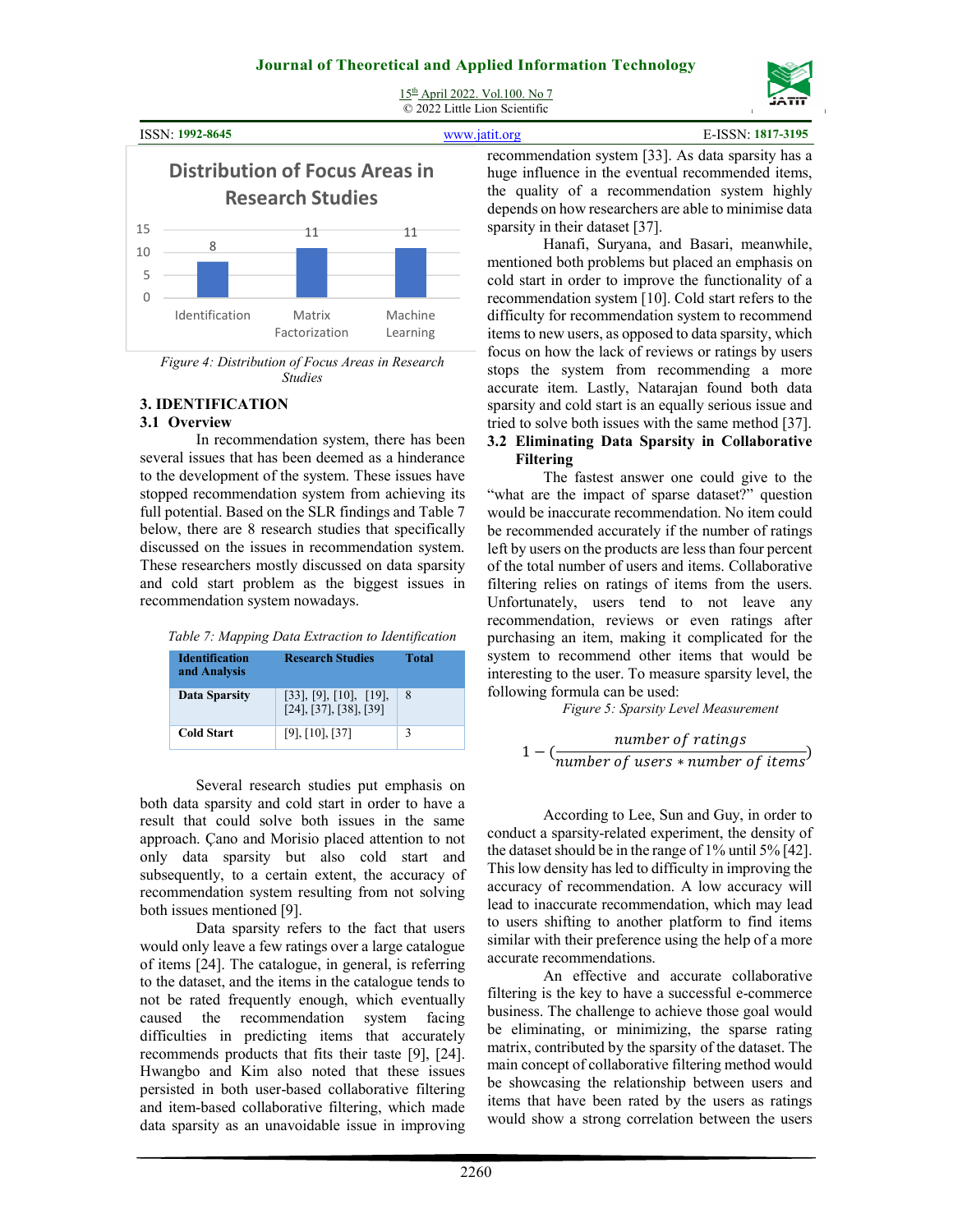

15th April 2022. Vol.100. No 7 © 2022 Little Lion Scientific

**ISSN: 1992-8645 www.jatit.org E-ISSN: 1992-8645** and items. Previously, collaborative filtering has used the memory-based approach in recommending items, but many researchers have developed a better solution by using model-based approach, which has been found to alleviate scalability issue and high computational cost in memory-based approach.

### **4. MATRIX FACTORIZATION**

### **4.1 Overview**

As shown in Table 8, research studies on matrix factorization method were extracted and mapped. In order to come up with potential solutions to the issues raised in the identification section, researchers have mostly chosen matrix factorization as their preferred solution. Most researchers have opted to place their attention to one type of matrix factorization method as their approach in solving data sparsity.

| Table 8: Mapping Data Extraction to Matrix |  |
|--------------------------------------------|--|
| <i>Factorization method</i>                |  |

| Factorization method                                                                                    |                                                                                                                                                                                      |                            |       |  |  |
|---------------------------------------------------------------------------------------------------------|--------------------------------------------------------------------------------------------------------------------------------------------------------------------------------------|----------------------------|-------|--|--|
| Matrix<br><b>Factorization</b><br><b>Method</b>                                                         | <b>Description</b>                                                                                                                                                                   | Research<br><b>Studies</b> | Total |  |  |
| General<br><b>Matrix</b><br><b>Factorization</b><br>(General MF)                                        | Discussion<br>on<br>the<br>general<br>of<br>structure<br>matrix<br>factorization,<br>focusing on the<br>basic<br>component<br>before touching<br>more<br>on<br>complex<br>structure. | [21]                       | 1     |  |  |
| <b>Matrix</b><br><b>Deep</b><br><b>Factorization</b><br>(Deep MF)                                       | This<br>architecture<br>is<br>inspired by deep<br>learning, taking<br>in the concept<br>and<br>applying<br>them in matrix<br>factorization.                                          | $[30]$ ,<br>[16]<br>$[36]$ | 3     |  |  |
| <b>Distributed</b><br><b>Matrix</b><br><b>Factorization</b><br>(Distributed<br>MF)                      | Designed based<br>Apache<br>on<br>Spark in order to<br>perform matrix<br>factorization                                                                                               | $[35]$                     | 1     |  |  |
| <b>Matrix</b><br>Factorization<br>with Implicit<br><b>Feedback</b> (MF<br>Implicit<br>with<br>Feedback) | In additional to<br>traditional<br>the<br>matrix<br>factorization<br>approach,<br>this<br>method<br>put<br>implicit<br>feedback<br>from<br>users into the<br>consideration.          | $[31]$ ,<br>[29]<br>[40]   | 3     |  |  |
| <b>Matrix</b><br>Factorization<br>with<br>Rating<br>Completion                                          | This is a new<br>matrix<br>factorization<br>model<br>that                                                                                                                            | $[22]$                     | 1     |  |  |

| tit.org                                                                                                 |                                                                                                                                                                                    | E-ISSN: 1817-3195 |              |
|---------------------------------------------------------------------------------------------------------|------------------------------------------------------------------------------------------------------------------------------------------------------------------------------------|-------------------|--------------|
| (MF)<br>with<br>Rating<br>Completion)                                                                   | incorporates<br>ratings<br>completion<br>inspired<br>by<br>active learning.                                                                                                        |                   |              |
| Preliminary<br>Data-Based<br><b>Matrix</b><br><b>Factorization</b><br>(Preliminary<br>Data-Based<br>MF) | This<br>method<br>generates<br>preliminary data<br>from<br>the<br>algorithm's<br>closest<br>neighbour and<br>later factorize<br>both<br>the<br>preliminary and<br>original matrix. | [41]              | 1            |
| <b>Non-Negative</b><br>Matrix<br><b>Factorization</b><br>(Non-Negative<br>MF)                           | This<br>approach<br>tries to predict<br>with<br>whatever<br>they have and<br>proceed<br>to<br>predict<br>further<br>items based on<br>the<br>extracted<br>latent features.         | $[27]$            | $\mathbf{1}$ |

Matrix factorization is a type of model that is commonly used for recommendation system to predict items for users. W. Zhang have used matrix factorization to discover latent factors from rating matrix and later map the items and users against those factors [36]. In a more technical explanation, it reduces a matrix into its smaller parts, simplifying matrix operations rather than a complex one. For example, given a M x N user-item rating, the matrix first learns about the latent representation of the users as well as items, projecting a low-dimensional approximation, then later generate ratings by predicting a score from the multiplication of the user and item latent vector [43]. This methodology has made matrix factorization as an integral component of a recommendation system over the years, even with the rising popularity of other technologies.

This step has highlighted the fact that deep matrix factorization and matrix factorization with implicit feedback are the most popular ones among the research studies that we have collected. Deep matrix factorization, for example, may have gained their popularity due to the advancement of deep learning, the architecture that it was mainly inspired from, and the ability for many researchers to support the factorization process with adequate tools. Deep matrix factorization utilize deep-learning architecture [30]. This model captures latent features of the users and items and later generate ratings for other items as part of this approach [36].

After learning the latent features, the system later project the results after going through multiple layers. In addition to the deep learning concept, this model has also been said as being partly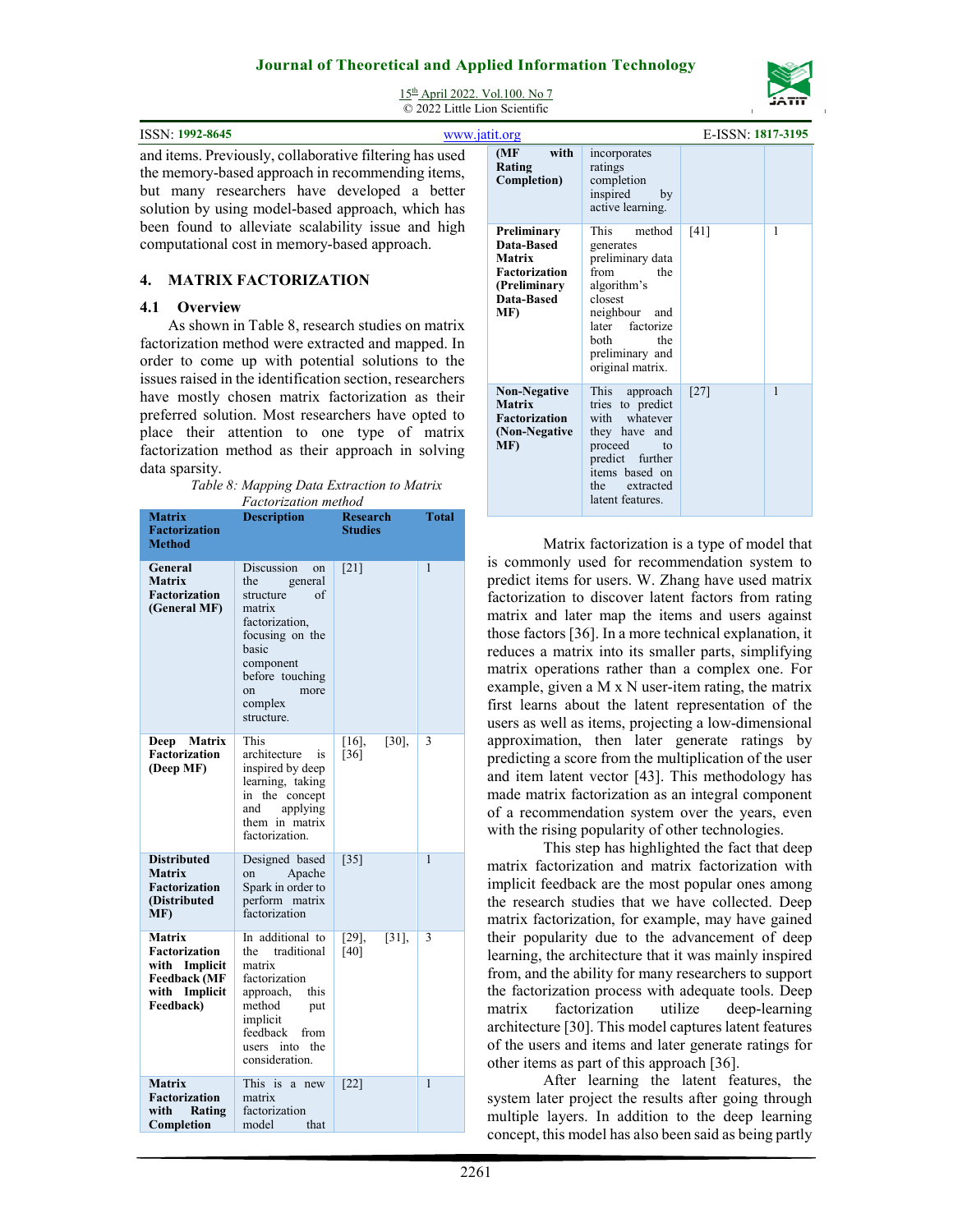© 2022 Little Lion Scientific

| <b>ISSN: 1992-8645</b>                   | www.jatit.org | E-ISSN: 1817-3195                                                                               |
|------------------------------------------|---------------|-------------------------------------------------------------------------------------------------|
|                                          |               | inspired by deep structured semantic models, the presence of a high amount of empty data as the |
| 141] doggerthese downtown to the morning |               | maghina will loom underlying nottoma from evicting                                              |

#### primarily used for web search [16]. **4.2 Requirement for Matrix Factorization with SVD**

SVD was briefly mentioned in the previous section. It was deemed as a popular or benchmark solution in enhancing the performance of collaborative filtering and subsequently, the recommendation system, in recommending accurate item to users[44], [45]. SVD has the ability of decomposing a matrix into a smaller estimation of the original matrix. In other words, it decomposes a matrix into two unitary matrices and one diagonal matrix, as shown in the figure below:





A act as the input matrix (user's ratings), U is the left singular vectors (user "features" matrix),  $\Sigma$  is the diagonal matrix of singular values and  $V<sup>T</sup>$ would be the right singular vectors (movie "features" matrix). U and  $V<sup>T</sup>$  represent different items. In order to receive the approximation of the lower ranks,this computation would be implemented and only the top k features would be retained afterwards. The top K features specifically refers to the user's taste and preferences vectors.

The SVD function is then added to ensure the calculation would include the number of latent factors wanted by the analyst in order to estimate the original matrix. As the next step would usually require matrix multiplication to obtain predictions, the  $\Sigma$  values are converted into diagonal matrix form.

# **5. MACHINE LEARNING**

### **5.1 Overview**

Machine learning is a subset of artificial intelligence and refers to computer systems that learns automatically from the data with minimal help from humans. It has been implemented in many industry as more people have access to adequate resources to run machine learning algorithms [32]. This method of analysis allows computer to draw observations based on the pattern of the data that they have collected [34]. This allows the recommendation system to predict items even with

the presence of a high amount of empty data as the machine will learn underlying patterns from existing data. Hence, implementing machine learning in a recommendation system is a good option as it allows the system to draw inferences based on the ratings that has previously existed. Machine learning is also known for greatly improving accuracy of many applications and this includes recommendation system, as proven by several experiments done by Alfarhood and Cheng [26].

Portugal, Alencar and Cowan noted that there are increasing interests among researchers to implement machine learning algorithms in recommendation system using supervised learning, unsupervised learning as well as deep learning [34]. As the field of machine learning continues to develop, it is worth to look at machine learning algorithms to see whether the performance of a recommendation system can be improved when the algorithms are being implemented in the system.

Table 9 below shows how research studies regarding machine learning algorithms in recommendation system are mapped after data extraction and a SLR process. As shown in Table 9 below, various mechanism has been proposed to allow researchers to focus on different components of the architecture.

| Table 9: Mapping Data Extraction to Machine |
|---------------------------------------------|
| Learning Method                             |

| <b>Machine</b>                                       | Learning memoa<br><b>Description</b>                                                                                                                                                                                  | <b>Research</b>                                                                      | <b>Total</b>   |
|------------------------------------------------------|-----------------------------------------------------------------------------------------------------------------------------------------------------------------------------------------------------------------------|--------------------------------------------------------------------------------------|----------------|
| Learning<br><b>Method</b>                            |                                                                                                                                                                                                                       | <b>Studies</b>                                                                       |                |
| General<br>Machine<br>Learning<br>(General MF)       | studies<br><b>The</b><br>mentioned here<br>discussed on the<br>general<br>applications<br>οf<br>machine learning<br>in<br>recommendation<br>system                                                                    | $[34]$ , $[25]$                                                                      | $\mathfrak{D}$ |
| <b>Unsupervised</b><br>Learning - K-<br><b>Means</b> | Clustering can be<br>used to<br>find<br>distances<br>between<br>two<br>items in a hope to<br>predict<br>things<br>that are<br>similar<br>between them.                                                                | $[28]$ , $[32]$                                                                      | 2              |
| Deep<br>Learning                                     | This<br>approach<br>applies<br>the<br>concept of multi-<br>layers<br>neural<br>that<br>networks<br>allows feature<br>extraction,<br>in<br>which<br>recommendation<br>will<br>system<br>highlight distinct<br>patterns | $[20]$ ,<br>$[17]$ ,<br>$[15]$ ,<br>$[23]$ ,<br>$[14]$ , $[26]$ ,<br>$[18]$ , $[32]$ | $\mathbf{8}$   |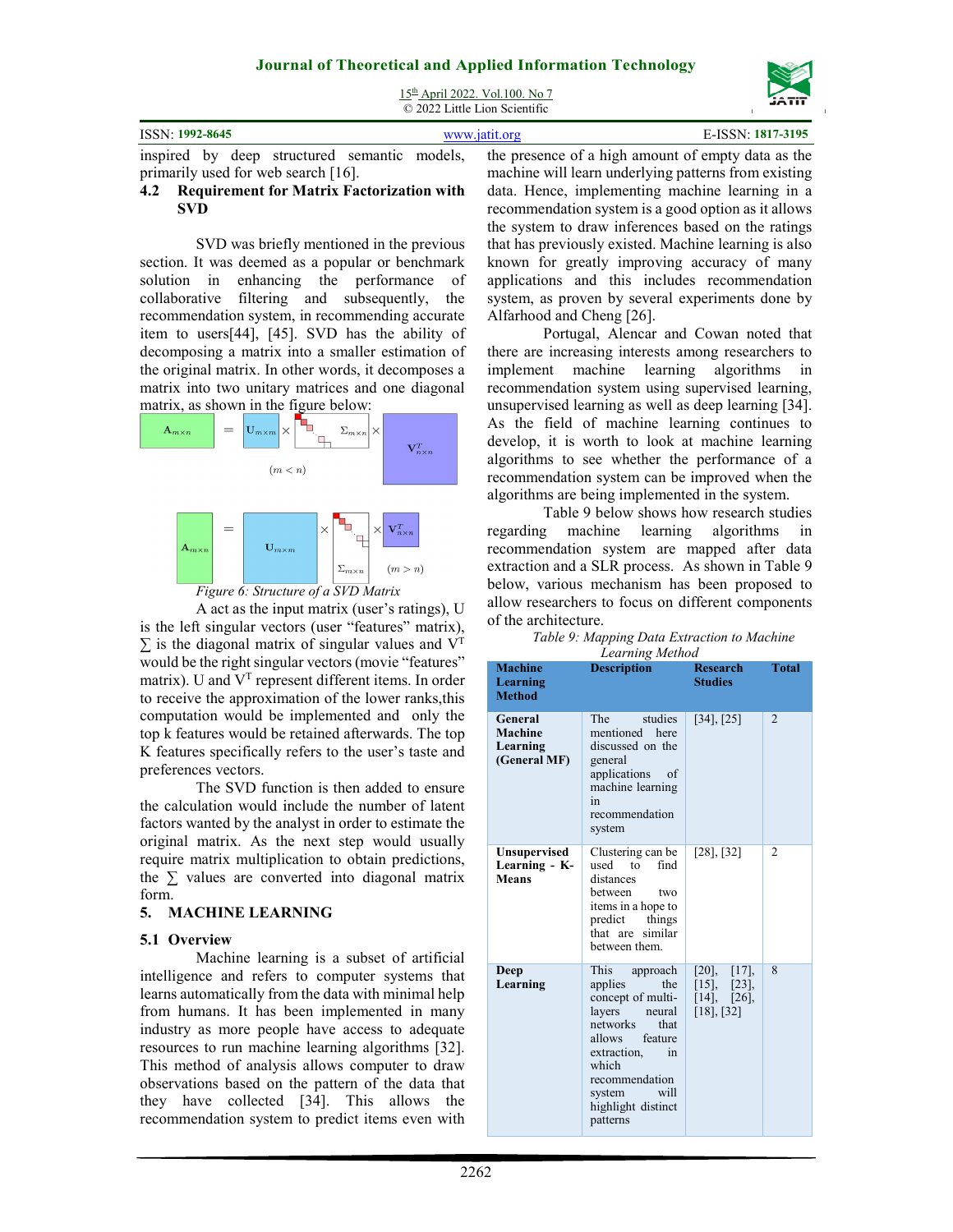

15th April 2022. Vol.100. No 7 © 2022 Little Lion Scientific

| 1992-8645<br><b>ICCNI-</b> |                                          |  |  |  |                                                                                                                                               |             |  |
|----------------------------|------------------------------------------|--|--|--|-----------------------------------------------------------------------------------------------------------------------------------------------|-------------|--|
|                            | $1 \cdot 1$ $1 \cdot 1$ $1 \cdot 11$ $0$ |  |  |  | $\frac{1}{2}$ , $\frac{1}{2}$ , $\frac{1}{2}$ , $\frac{1}{2}$ , $\frac{1}{2}$ , $\frac{1}{2}$ , $\frac{1}{2}$ , $\frac{1}{2}$ , $\frac{1}{2}$ | ___________ |  |

The mechanism shown in Table 9 are proposed mechanisms that has been suggested by the researchers. Based on the amount of research studies collected, deep learning seemed to be the favourite among researchers to solve data sparsity in recommendation system. As mentioned by Alfarhood and Cheng, researchers are capitalising on their latest tools and software to test deep learning in many applications including recommendation system [26]. However, there are less works on researching the use of deep learning in recommendation system as compared to matrix factorization, making this field relatively new. This made the prospect of researching on the implementation of machine learning, specifically deep learning, in recommendation system a higher and brighter prospect. While the field is relatively new, Ong, Haw, and Ng, found that deep learning approaches are able to show a great sign of improvement as compared to traditional approaches in recommendation system [14].

# **5.2 Requirement for Deep Learning Recommendation System**

The popularity of a deep learning-based recommendation system has been steadily increasing over the past years[18]. Deep Learning has proven its effectiveness in adapting to various domains in the field of computer science and researchers are eager to implement a model inspired by the same concept in recommendation system, a field where mainly one approach called matrix factorization has been dominating for a long time[14], [18].

The concept of implementing deep learning in recommendation system is similar with modelbased matrix factorization[23]. For matrix factorization, we would be decomposing the original sparse matrix into a product of low rank orthogonal matrices. Deep learning implementation, meanwhile, allows us to learn the values of the embedded matrix on its own[46]d. The embedding matrices would allow the user latent features and movie latent features to be looked up to for a specific combination between a movie and a user.

# **6. RECOMMENDATION RESEARCH SCOPE**

### **6.1 Overview**

Machine learning is a subset of artificial intelligence and refers to computer systems that learns automatically from the data with minimal help from humans. It has been implemented in

In order to be clear with the intention of our research, the scope of this research has been determined. Based on the scope we have set in the previous section, we will now be even more specific with our scope, aligning ourselves with a clearer scope after conducting literature review. The boundaries for this research have been determined by the following characteristics:

• The mapping of e-commerce recommendation system research area

• The mapping of research topic and subtopics

The mapping of contribution characteristics

The mapping of dataset characteristics

• The mapping of methodology approach

 The scope of the qualitative evaluation method

 The scope of evaluation metrics and statistical approach

Based on the Figure 7 below, a chart has been designed in order to visualise the filtering of the research scope along with its design. The diagram represents the structure and organization of mapping and issues that belongs to the recommendation system research area, the research methodologies designed, the detail output estimated and the adjusted parameters.



*Figure 7: Chart of a Research Scope*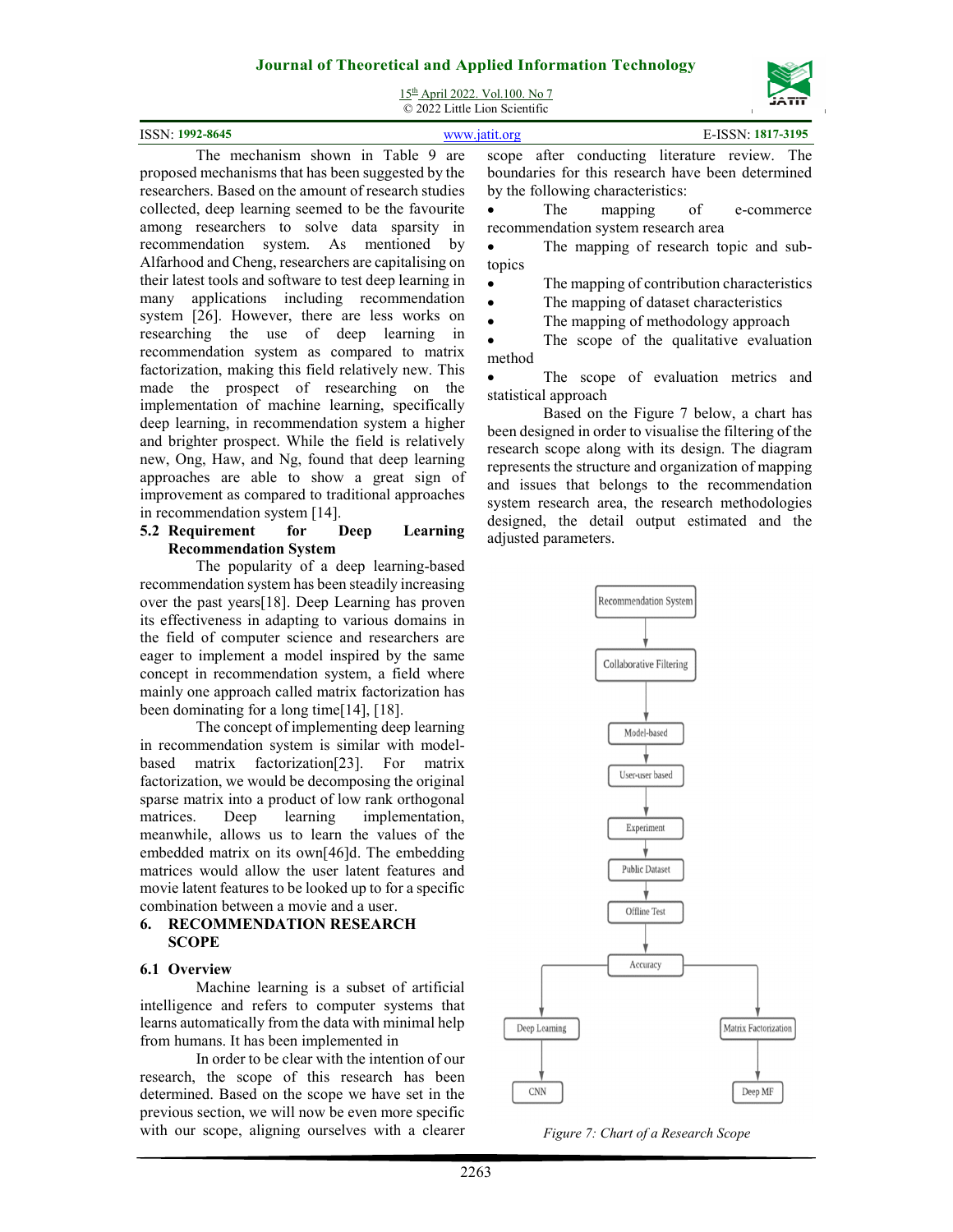| ISSN: 1992-8645 | 1817-3195<br><b>LISSN</b> |
|-----------------|---------------------------|

### **6.2 Research Issues and Analytics**

The recommendation system has been a vital component to the business field, particularly the e-commerce industry. It has a critical role in the industry, ensuring that users are being recommended items that suits their past behaviour or in general, their personality.

The research objectives for studies on recommendation system mainly focuses on the following criteria [9]:

 Eliminate data sparsity for new items as well as new users.

 Solve data sparsity problems that are caused by minimum ratings on certain products.

 Improve the accuracy of products recommended to users.

 Able to be scalable as new information are expected to flood the system most of the time.

Over the years, researchers have made commendable attempts in solving data sparsity issues to solve the issues explained above. Those attempts have come in many forms. As researchers notice the information overload draining a lot of system in the past decade, they have tried to improve the capability of a recommendation system by testing them with high amount of information[35]. While they insert a lot of new information to the system, they have decided to capitalise on the rapid development of artificial intelligence to extract relevant information and test whether the recommendation system can produce good results despite being given a truckload more of information[18]s.

From the literature review, it becomes apparent that whenever it comes to information related to recommendation system, it consists of two sides – item side and user side. The item side owns information related to the abstract, product reviews, ratings, product overview and basically any information concerning to a product. The user side, meanwhile, belongs to the users that uses the systems, and it has information related to the demographics of the users such as age, gender, address, occupation, and marital status.

Due to the rising popularity of hybrid recommendation system, this research has proposed to implement this method to solve data sparsity issues. The hybrid recommendation system hypothetically is expected to increase the effectiveness of matrix factorization, the most popular solution to data sparsity. This research aims to adopt the concept of deep learning to improve the overall system.

Deep learning has quickly gained an influential role in the development of artificial

intelligence and has quickly become an integral part of many systems due to its ability in handling a high number of data and effectively provide results at a fast rate, given a suitable support are provided to the system[47]. Deep learning approach has made important contributions into multiple fields of computer sciences such as speech recognition, computer vision, natural language processing as well as sentiment analysis.

Data sparsity issues mainly stems from the lack of information available for the system to process relevant results related to the user. This problem has led to inaccurate results of predicted recommendations, causing the accuracy level to be at a questionable level[36]. According to a study by Bobadilla et al., the solution to this issue is by adding more information from side information and affirmed that it is a promising research field in the near future[48]. The side information that Bobadilla et al. refers to are explicit feedback as well as implicit feedback[48].

The categories of feedback are described below:

- **Explicit** The system solely relies on product rating and it is considered to be the simpler approach for collaborative filtering as it only accounts ratings in order to calculate product recommendation.
- **Implicit –** The system refers to the act of inferring a similar product that the user would likely give their ratings based on the observations of the user's behaviour on the platform. Certain products would be recommended based on the way the user behave and this does not involve any kind of ratings or specific actions.

Based on several research studies, it has been found that experiments involving secondary information such as implicit and explicit feedback have successfully increased the effectiveness of rating predictions. This breakthrough was definitely boosted by the increasing availability of side information shared by organisations, researchers and even communities in social media.

From literature studies shows that collaborative filtering mainly exploits explicit feedback in order to recommend products to the users accurately. While explicit feedback still remains the main option for collaborative filtering in order to build a recommendation system, classical recommendation system still remains a strict structure that only relies on product ratings by the users. The inability for the existing method to find their way to capitalise existing structures to the maximum in order to recommend items as accurately

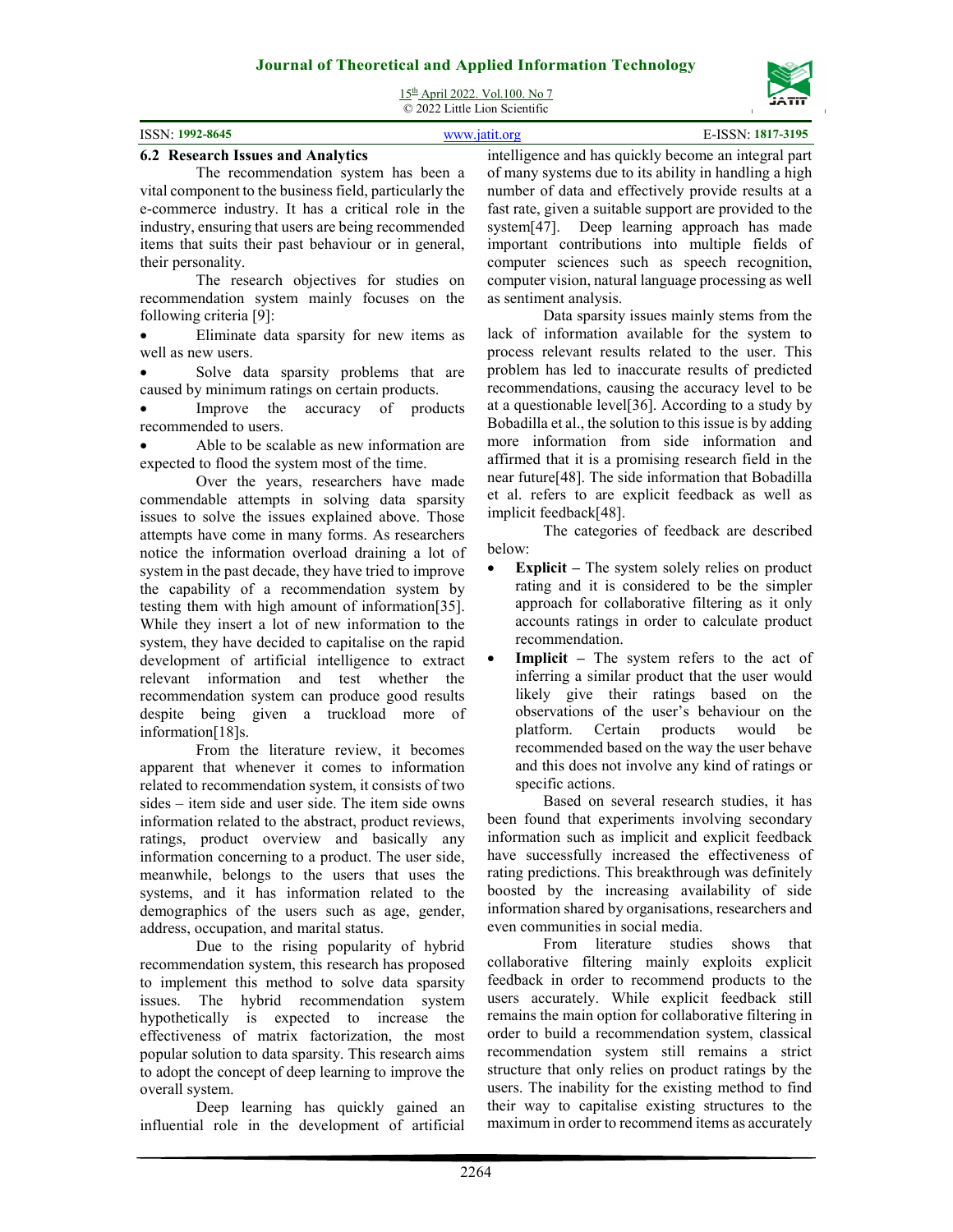

| <b>ISSN: 1992-8645</b> |
|------------------------|
|                        |

# **6.3 Implementation and Benchmark Method**

Based on the findings in the previous section, several approaches have been discovered that could possibly improve the performance of a recommendation system despite having the presence of data sparsity by capitalising on auxiliary information gained from product reviews. The other popular approaches found also relates on the implementation of deep learning, specifically neural networks, in recommendation system. There are several models that has proven to be successful in implementing both concept and subsequently improve the performance of the recommendation system. In this research the word of model has been defined as a processing model and it can be understood as the simplification of the real-world process. Four research studies have been selected and placed in table below. The said table shows research studies that have either implement a model that relies on implicit feedback and deep learning in order to generate product recommendation. However, the implicit feedback in this current research was not treated extensively.

#### *Table 10: State-of-the-Art Collaborative Filtering Method*

| Number         | <b>Research</b><br>Title                                                                                          | <b>Description</b>                                                                                                                                                                                            | <b>References</b> |
|----------------|-------------------------------------------------------------------------------------------------------------------|---------------------------------------------------------------------------------------------------------------------------------------------------------------------------------------------------------------|-------------------|
| 1              | Recommendat<br>ion algorithm<br>based<br>on<br>Explicit<br>and<br>Implicit<br>feedback<br>Matrix<br>factorization | approach<br>An<br>that combines<br>both explicit<br>and<br>models<br>implicit data<br>by assigning<br>weights to the<br>two models.                                                                           | [29]              |
| $\overline{2}$ | Collaborative<br>Filtering and<br>Deep Learning<br>Based Hybrid<br>Recommendat<br>ion For Cold<br>Start Problem   | hybrid<br>A<br>recommendati<br>on model is<br>suggested<br>where<br>it<br>combines<br>$SVD++$ model<br>with a deep<br>learning<br>architecture<br>that aims to<br>address<br>the<br>data sparsity<br>problem. | [20]              |
| 3              | Convolutional<br>Matrix<br>Factorization<br>for Document<br>Context-<br>Aware<br>Recommendat<br>ion               | A version of<br>collaborative<br>filtering that<br>combines<br>convolutional<br>neural<br>networks and<br>matrix<br>factorization                                                                             | [49]              |

| <b>ISSN: 1992-8645</b>                                                                                                                                                                                                                                                                                                                                                                                                                                                                                                                                                        | www.jatit.org           |                                                                                                         |                                                                                                                                                                                                   | E-ISSN: 1817-3195  |
|-------------------------------------------------------------------------------------------------------------------------------------------------------------------------------------------------------------------------------------------------------------------------------------------------------------------------------------------------------------------------------------------------------------------------------------------------------------------------------------------------------------------------------------------------------------------------------|-------------------------|---------------------------------------------------------------------------------------------------------|---------------------------------------------------------------------------------------------------------------------------------------------------------------------------------------------------|--------------------|
| as possible has become a major roadblock in the<br>development of recommendation system.<br>6.3 Implementation and Benchmark Method<br>Based on the findings in the previous<br>section, several approaches have been discovered<br>that could possibly improve the performance of a<br>recommendation system despite having the presence                                                                                                                                                                                                                                     |                         |                                                                                                         | which aims to<br>improve<br>product<br>recommendati<br>by<br>on<br>understanding<br>the context of<br>product<br>document.                                                                        |                    |
| of data sparsity by capitalising on auxiliary<br>information gained from product reviews. The other<br>popular approaches found also relates on the<br>implementation of deep learning, specifically neural<br>networks, in recommendation system. There are<br>several models that has proven to be successful in<br>implementing both concept and subsequently<br>improve the performance of the recommendation<br>system. In this research the word of model has been<br>defined as a processing model and it can be<br>understood as the simplification of the real-world | $\overline{\mathbf{4}}$ | Deep Matrix<br>Factorization<br>With Implicit<br>Feedback<br>Embedding for<br>Recommendat<br>ion System | An approach<br>that proposes<br>deep learning<br>based<br>collaborative<br>filtering<br>structure that<br>aims<br>to<br>combine any<br>kind of side<br>information<br>effectively<br>and handily. | $\lceil 31 \rceil$ |

Collaborative filtering is a one of the many types of recommendation system and is considered to be widely popular among the e-commerce industry. It implements a latent factor model using matrix factorization in order to recommend products to the users. The reason why matrix factorization is one of the most popular approaches in collaborative filtering is due to its adaptability in integrating multiple information into one single system. However, the system is still vulnerable and has issues in achieving optimal accuracy due to data sparsity, caused mainly by the minimum number of ratings given by the users or the fact that there are insufficient ratings on the products. Researchers have tried to come up with solutions to tackle this problem and many of them found that in order to minimise the effect of data sparsity in a recommendation system, they suggested to use additional information to obtain a better performance in producing product recommendation ranking.

This approach aims to support latent factor by adding product document information as a new latent factor while another approach suggest that user information representation is integrated into a latent factor. According to several research studies, these approaches have successfully improved the performance of recommendation system based on evaluation metrices. Most of these research studies have used RMSE and MAE to evaluate the performance of the rating prediction[14].

However, there are still challenges in extracting additional information related to user and item information representation and later incorporating them into the recommendation system. For example, a model proposed by Wei (2016) considered to adopt SDAE so they could extract user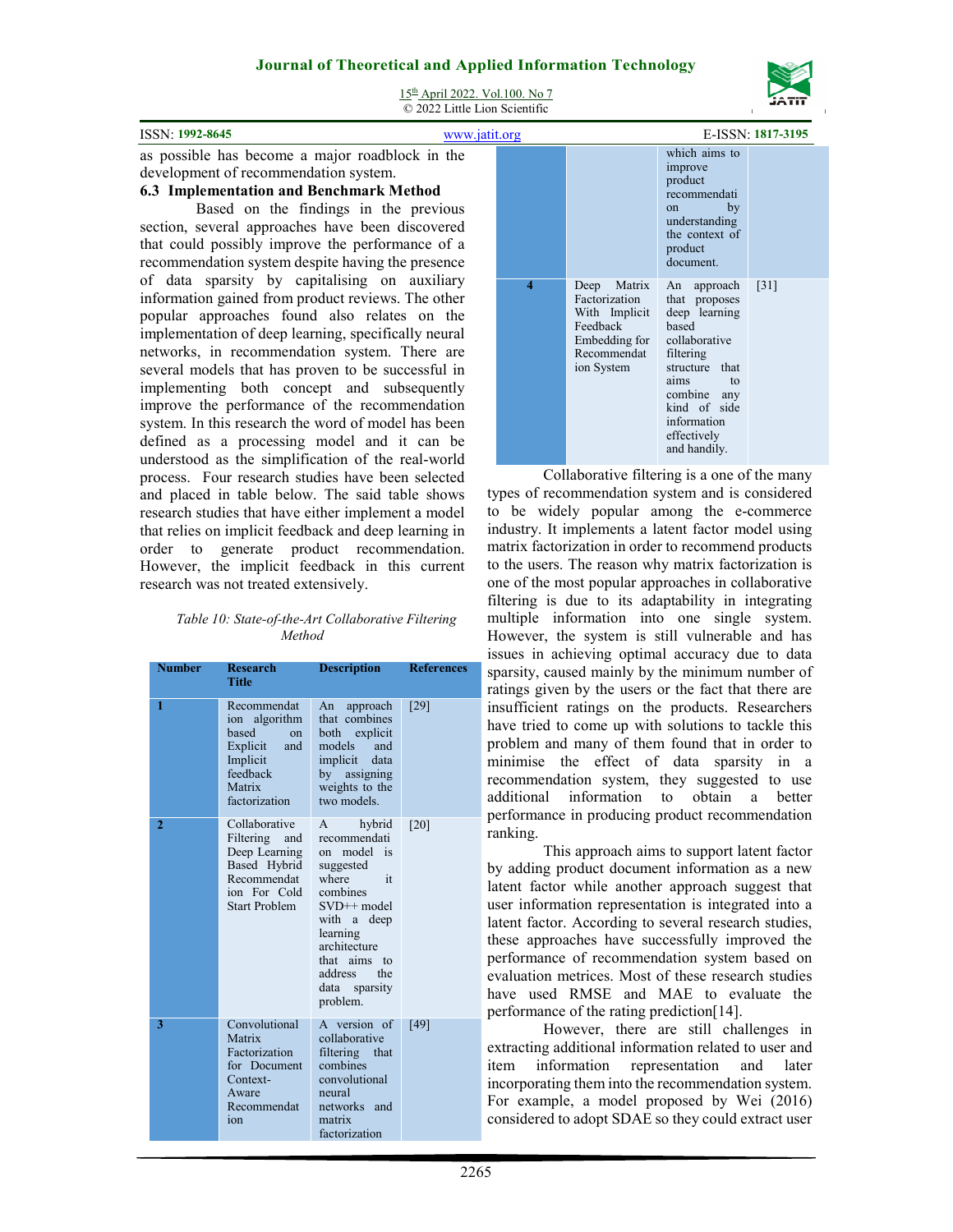15th April 2022. Vol.100. No 7 © 2022 Little Lion Scientific



information correctly [20] . Wang (2015), meanwhile, proposed a hybrid model that combines both auto encoder and matrix factorization [50]. Kim (2016) came up with an improved model based on the works by Wei (2016), in which the proposed model adopted convolutional neural networks and matrix factorization using the same concept of deep learning model [49]. Most of these research studies aims to solve data sparsity that are caused by minimum rating and their experiment has shown that their proposed model could successfully improve latent factor model that subsequently helped the recommendation system to achieve a better performance.

# **6.4 Improvement Efforts**

There has been a number of methods being proposed in order to improve the accuracy of the predictions by a recommendation system. Due to the increasing popularity of implementing product opinion in the business field, many are expecting the research area for recommendation system will also rapidly grow to ensure the system structure could keep up with the dynamics of the industry and avoid a potential collapse due to the high amount of information exchange happening at once. As data sparsity remains an issue that plagues the recommendation system for a long time, matrix factorization has risen to be a popular solution proposed by researchers. A variation of matrix factorization has been proposed and the ones that certainly caught many interests is the incorporation of implicit feedback into the matrix factorization, making the model consider the user's behaviour on the platform to predict the right products to recommend. From a non-scientific point of view, this will make a lot of sense if we reflect on our own behaviour on e-commerce platforms or any platforms that recommends us certain items. Some of us rarely leave a rating after using a certain product but at one point, did try to use them[51].

For example, if you are on Netflix, there is high chance you probably did not finish one of their original series. This act should be put under the consideration when Netflix tries to recommend us a new series to watch. If a user watches a series until ¾ of the series ended, they should consider that there is a high chance that the user enjoys the series but if they quit the series barely halfway through, Netflix should know that the series might not be liked enough by the user to be bothered enough to finish the series. Hence, the factor of auxiliary information should be seriously considered before proposing an improvement of a recommendation system as not only it can solve data sparsity, it can also provide more insights that allows more products to be

accurately recommended. Implementing a hybrid approach that involves deep learning also seemed to be an effective solution. These two solutions proposed, which are providing auxiliary information and hybrid approach, is still a rather new discussion in the field of recommendation system [9]. According to Zheng (2017), utilizing deep learning has proven to be able to significantly improved the recommendation system [52].

This research proposes a matrix factorization approach that considers implicit feedback to generate effective rating predictions. This research also proposes supplementary models such as a support vector decomposition (SVD) model, a well-known matrix factorization method, and a deep learning-inspired model, in order to compare which models, have the best performance well within the dataset given to give a clearer idea on the performance of each models given a situation of data sparsity. The major contribution of this research is providing a model comparison of three popular approaches in solving data sparsity, matrix factorization with implicit feedback, a SVD matrix factorization method and deep convolutional neural networks model. This proposed model uses the foundation of a collaborative filtering method to produce rating predictions in order to develop a recommendation system.

### **6.5 Implementation on real datasets and preprocessing**

There are two kinds of datasets in the research field of recommendation system. The first kind of dataset would be private datasets. Private datasets stemmed from the permission only being held by dataset owner and others who would like access to them need to gain permission from the owner, making those datasets less accessible. Public dataset, meanwhile, is designed to be accessible by many other people and is the more popular kind of dataset in the research field. Public datasets are easily accessible through websites such as Kaggle, GitHub and GroupLens.

This research would implement dataset from MovieLens movie dataset. This decision was made after considering the hardware availability and how the dataset is easily understood due to the author's interest in researching more of movie recommendation system. It is also a widely popular dataset and has been tested for a number of applications so using dataset from MovieLens would mean that there are high chances that this method would be highly compatible in other domains as well.

In this research project, implementing an algorithm based on a MovieLens dataset means we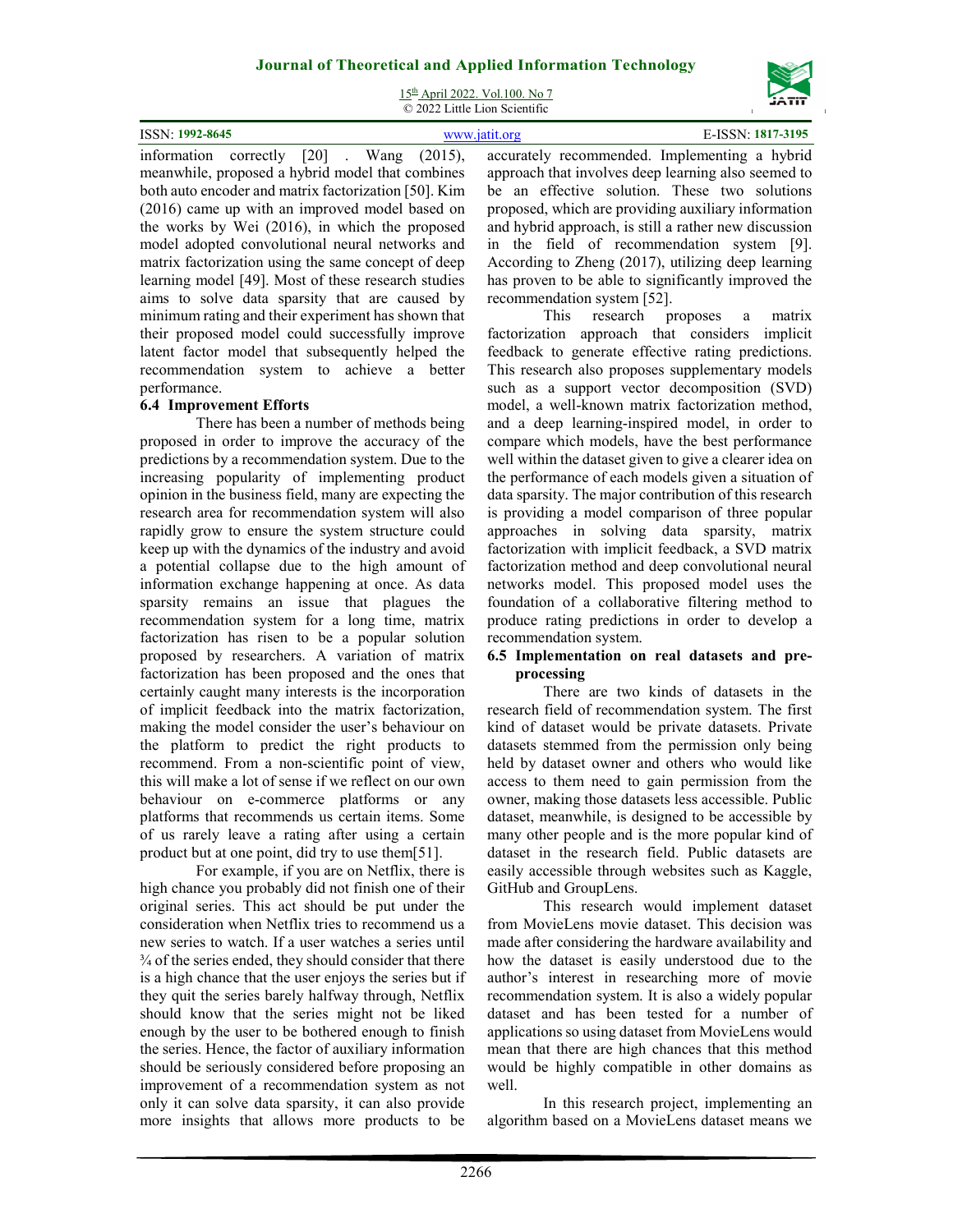15th April 2022. Vol.100. No 7 © 2022 Little Lion Scientific

|                        | $\sim$ 2022 Divite Divit Determine                              |                   |
|------------------------|-----------------------------------------------------------------|-------------------|
| <b>ISSN: 1992-8645</b> | www.jatit.org                                                   | E-ISSN: 1817-3195 |
|                        | would be seeing information related to the users, 7. CONCLUSION |                   |

movies and ratings. While referring to the user latent factor point of view, this research would consider user information in terms of demographics information and movie ratings from users.

# **6.6 Critical Assessment**

Based on these research studies, there are multiple suggestions to improve recommendation system though most of the discussion revolves around machine learning and matrix factorization. This is probably due to how matrix factorization has been frequently used in recommendation system since this system have been pushed to be applied in many real-life settings. Machine learning, meanwhile, have been capitalised due to its rising popularity in the field of computer science due to the many advantages that it could give to an application. It is widely believed that both these technologies could tremendously improve recommendation system, making the application to reach its full potential.

However, despite the advantages that recommendation system has given to many industries, there are still many gaps that needs to be addressed in research studies. For example, some studies have used deep learning but unfortunately the equipment required to run this technology is far more costly than the standard computers running. There is also concern that deep learning requires more storage to run their processes. There is a need to consider cost and storage restraints while conducting the experiment to ensure more parties could run similar tests with recommendation system. Next, certain research studies conducted their data sparsity research using music-based dataset. While there is nothing wrong with this, it tough to gauge the effectiveness of the research as music-based dataset might give different result when the same approaches are used for text content such as movies. This is because music-based recommendation system learned about the content features of items such as the spectrum of music. There is no standard result for approaches proposed in reducing data sparsity in recommendation system.

Lastly, the research in recommendation system is still growing rapidly over the years. While there is a lot of new information on recommendation system available, no existing standard is available to measure the performance of a recommendation system, particularly when a study is trying to solve data sparsity issue in recommendation system. A more comprehensive guide to data sparsity in recommendation system should be produced and standardized to help researchers in solving data sparsity.

# **7. CONCLUSION**

Data sparsity refers to the insufficient data in the dataset while cold start refers to the difficulty of the system to produce prediction due to the lack of information about a user. As this research focus on data sparsity, we noticed that data sparsity caused inaccuracy in predictions due to the lack of rated items in the dataset. This is a huge problem as inaccurate recommendation might make users to change their preferred e-commerce as it is unable to find products that closely resemble their taste.

The two selected models are Matrix Factorization with SVD and Deep Learning-based model. Both models were evaluated using RMSE and MAE and lower scores for both indicates better accuracy. The models processed datasets that were deemed to be sparse so having a lower accuracy after the experiment indicates that the influence of data sparsity have been successfully minimized.

On the surface, we have found that our SVD performed better than the deep learning-based model. There were, however, other issues that arise during the experiment such as the issues of finding the optimal number of latent factors as well as the issues of overfitting. The problem of overfitting seemed to be a common problem among data scientists while conducting deep learning-related experiments. In order to have a better accuracy for recommendation system in the future, more work need to be done to solve overfitting.

There are a lot of many potentials that the recommendation system field could head in the future, especially with the number of companies starting to use recommendation system in their business. One of the most interesting avenues would be graph-learning based recommendation system. Graph learning is related to the machine learning field that works on graph structure data[53]. Recommendation system is in a position to benefit the most as graph learning allows the model to learn relational data[53]. Recommendation system is essentially a graph structure where there is a relationship between a user and the things that like. Graph learning has the potential in deriving knowledge embedded in different kind of graphs[53]. If this can be capitalized in recommendation system, the quality of the recommendations might just improve.

The limitation of current knowledge on recommendation system is how data sparsity could cause the lack of content diversity. If only popular products are reviewed, the other products on the shelves will not be viewed by consumers as it is not recommended or be left with ratings from other consumers. In other context, the lack of content

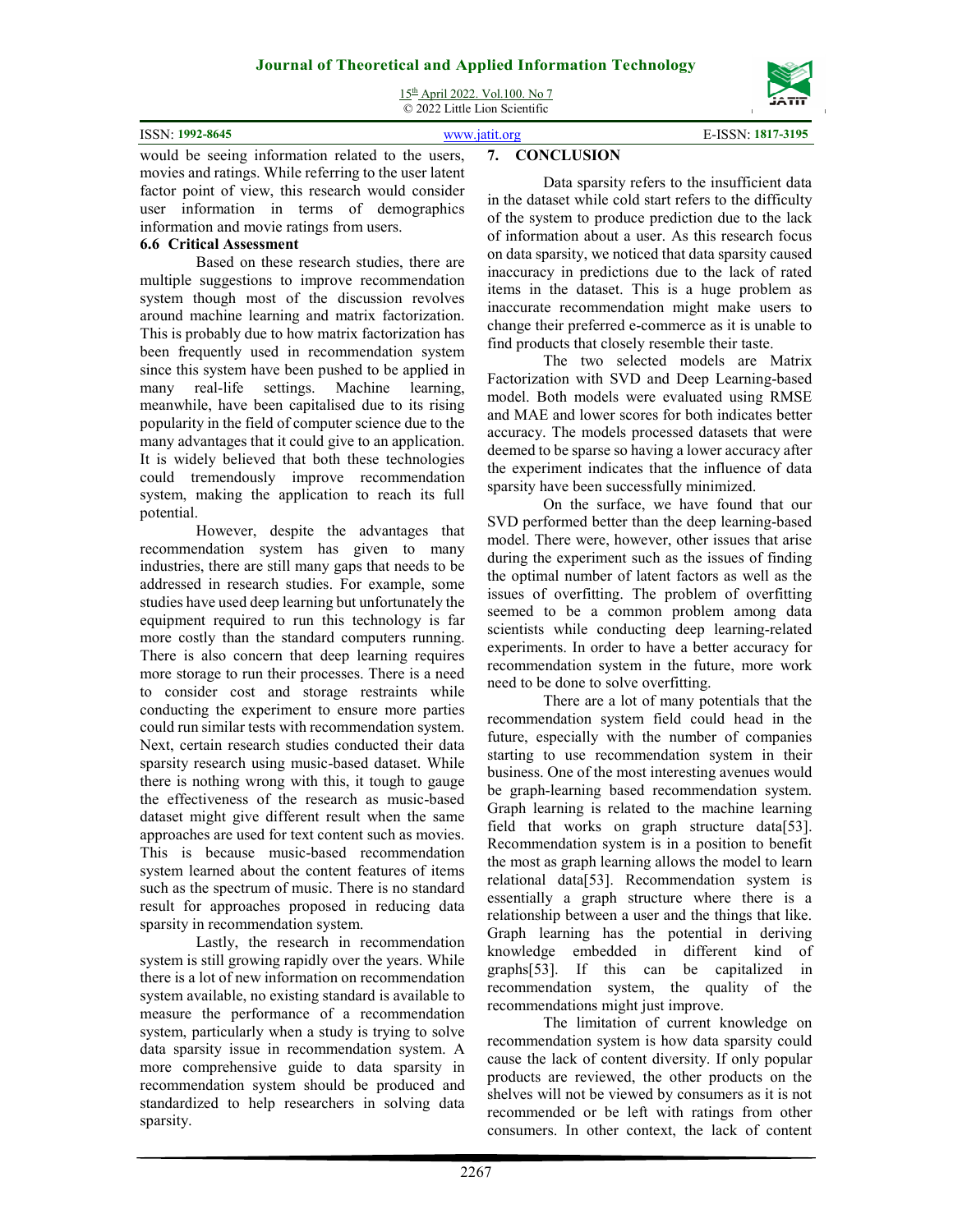

15th April 2022. Vol.100. No 7 © 2022 Little Lion Scientific

| ISSN: 1992-8645                                 | WWW 1911 Org |              |            |          |               | E-ISSN: 1817-3195 |       |
|-------------------------------------------------|--------------|--------------|------------|----------|---------------|-------------------|-------|
| divorgity relate course ignes whom recognoments |              | $n^{\alpha}$ | $\epsilon$ | $-20.25$ | $1407$ $1524$ | 2017              | تتملط |

diversity might cause issue when recommending news. Assuming people are storming and pushing a false news to trend, this might cause false news to be recommended due to how popular it is. It is important to look at the negative side of recommendation system in order to improve the quality of applications. Improving recommendation system by reducing data sparsity will potentially help companies to improve their customer satisfaction which will lead to a higher revenue, an important highlight of research in recommendation system.

# **REFERENCES:**

- [1] H. Steck, "Evaluation of recommendations," pp. 213–220, 2013, doi: 10.1145/2507157.2507160.
- [2] J. Davidson, B. Liebald, J. Liu, P. Nandy, and T. Van Vleet, "The YouTube video recommendation system," *RecSys'10 - Proc. 4th ACM Conf. Recomm. Syst.*, pp. 293–296, 2010, doi: 10.1145/1864708.1864770.
- [3] A. Ahmed, B. Kanagal, S. Pandey, V. Josifovski, L. G. Pueyo, and J. Yuan, "Latent factor models with additive and hierarchically-smoothed user preferences," *WSDM 2013 - Proc. 6th ACM Int. Conf. Web Search Data Min.*, pp. 385–394, 2013, doi: 10.1145/2433396.2433445.
- [4] Y. Wang and W. Shang, "Personalized news recommendation based on consumers' click behavior," *2015 12th Int. Conf. Fuzzy Syst. Knowl. Discov. FSKD 2015*, pp. 634–638, 2016, doi: 10.1109/FSKD.2015.7382016.
- [5] J. Ben Schafer, J. A. Konstan, and J. Riedl, "E-commerce recommendation applications," *Data Min. Knowl. Discov.*, vol. 5, no. 1-2, pp. 115-153, 2001, doi: 10.1007/978-1-4615-1627-9\_6.
- [6] F. O. Isinkaye, Y. O. Folajimi, and B. A. Ojokoh, "Recommendation systems: Principles, methods and evaluation," *Egyptian Informatics Journal*. 2015, doi: 10.1016/j.eij.2015.06.005.
- [7] K. Swearingen and R. Sinha, "Interaction design for recommender systems," *Des. Interact. Syst.*, 2002.
- [8] X. Bo and I. Benbasat, "e-commerce product recommendation agents: Use, characteristics, and impact," *MIS Q. Manag. Inf. Syst.*, 2007, doi: 10.2307/25148784.
- [9] E. Çano and M. Morisio, "Hybrid recommender systems: A systematic literature review," *Intell. Data Anal.*, vol. 21,

|                     |  |  | no. 6, pp. 1487–1524, 2017, doi: |  |  |
|---------------------|--|--|----------------------------------|--|--|
| 10.3233/IDA-163209. |  |  |                                  |  |  |

- [10] Hanafi, N. Suryana, and A. S. B. H. Basari, "An understanding and approach solution for cold start problem associated with recommender system: A literature review," *J. Theor. Appl. Inf. Technol.*, vol. 96, no. 9, pp. 2677–2695, 2018.
- [11] Y. Koren, R. Bell, and C. Volinsky, "Matrix factorization techniques for recommender systems," *Computer (Long. Beach. Calif).*, 2009, doi: 10.1109/MC.2009.263.
- [12] G. Guo, "Improving the performance of recommender systems by alleviating the data sparsity and cold start problems," *IJCAI Int. Jt. Conf. Artif. Intell.*, pp. 3217–3218, 2013.
- [13] B. Kitchenham, "Procedures for performing systematic reviews," *Keele Univ. Natl. ICT Aust.*, 2004, doi: 10.1.1.122.3308.
- [14] K. Ong, S. C. Haw, and K. W. Ng, "Deep Learning Based-Recommendation System: An Overview on Models, Datasets, Evaluation Metrics, and Future Trends," *ACM Int. Conf. Proceeding Ser.*, pp. 6–11, 2019, doi: 10.1145/3372422.3372444.
- [15] A. Karatzoglou and B. Hidasi, "Deep learning for recommender systems," *RecSys 2017 - Proc. 11th ACM Conf. Recomm. Syst.*, pp. 396–397, 2017, doi: 10.1145/3109859.3109933.
- [16] H. J. Xue, X. Y. Dai, J. Zhang, S. Huang, and J. Chen, "Deep matrix factorization models for recommender systems," *IJCAI Int. Jt. Conf. Artif. Intell.*, vol. 0, pp. 3203–3209, 2017, doi: 10.24963/ijcai.2017/447.
- [17] P. Covington, J. Adams, and E. Sargin, "Deep Neural Networks for Youtube Recommendations," pp. 191–198, 2016, [Online]. Available: http://arxiv.org/abs/1611.00591.
- [18] S. Zhang, L. Yao, A. Sun, and Y. Tay, "Deep learning based recommender system: A survey and new perspectives," ACM *Comput. Surv.*, vol. 52, no. 1, pp. 1–35, 2019, doi: 10.1145/3285029.
- [19] N. F. Al-Bakri and S. H. Hashim, "Reducing Data Sparsity in Recommender Systems," *J. Al-Nahrain Univ. Sci.*, vol. 21, no. 2, pp. 138–147, 2018, doi: 10.22401/jnus.21.2.20.
- [20] J. Wei, J. He, K. Chen, Y. Zhou, and Z. Tang, "Collaborative Filtering and Deep Learning Based Hybrid Recommendation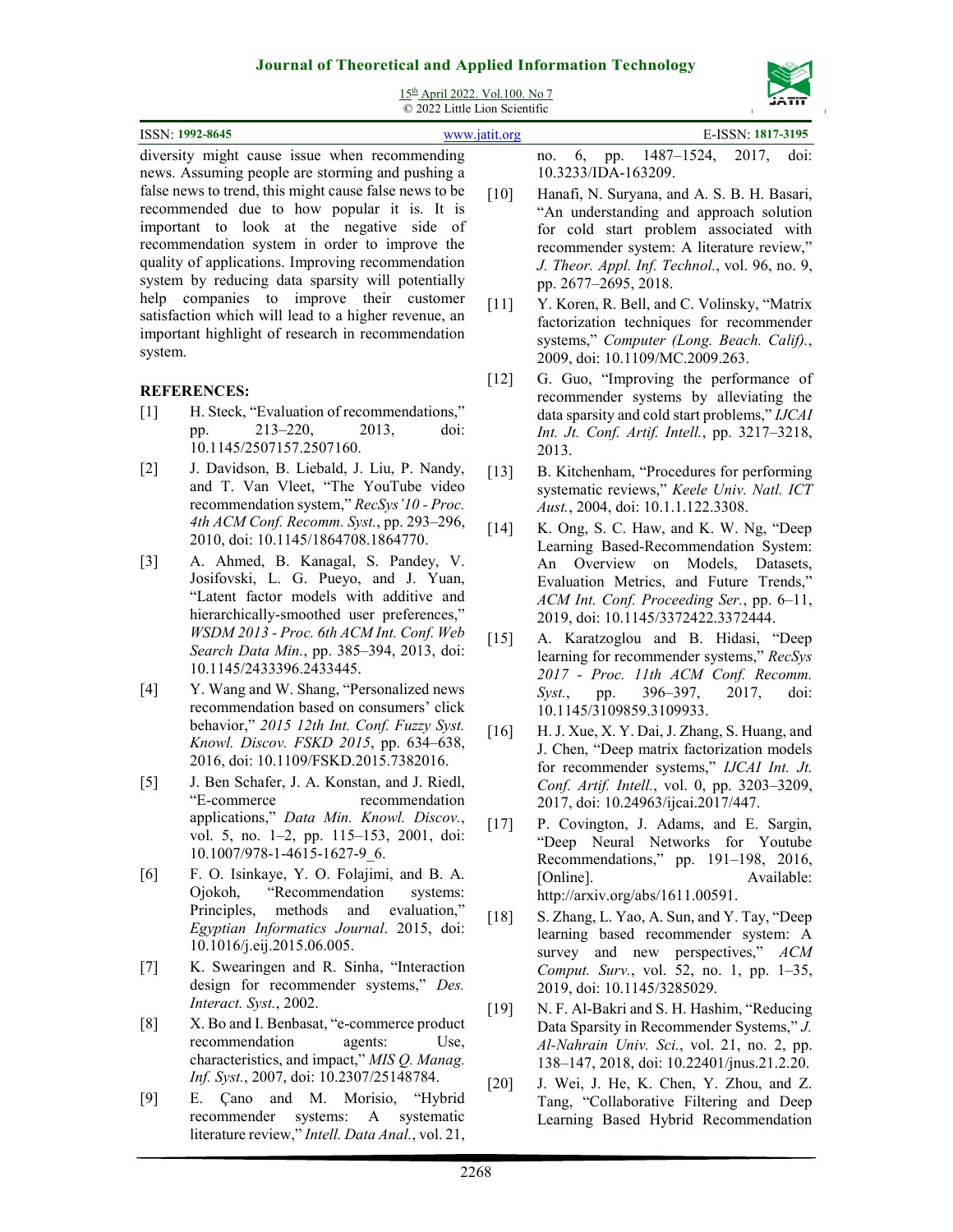

15th April 2022. Vol.100. No 7 © 2022 Little Lion Scientific

| 12 April 2022. VOI.100.190 /<br>דורגנ<br>© 2022 Little Lion Scientific |                                                                                                                                                                                                                                                                                    |                    |                                                                                                                                                                                                                                                                                                                   |  |  |
|------------------------------------------------------------------------|------------------------------------------------------------------------------------------------------------------------------------------------------------------------------------------------------------------------------------------------------------------------------------|--------------------|-------------------------------------------------------------------------------------------------------------------------------------------------------------------------------------------------------------------------------------------------------------------------------------------------------------------|--|--|
|                                                                        | ISSN: 1992-8645                                                                                                                                                                                                                                                                    | www.jatit.org      | E-ISSN: 1817-3195                                                                                                                                                                                                                                                                                                 |  |  |
|                                                                        | for Cold Start Problem," Proc. - 2016 IEEE<br>14th Int. Conf. Dependable, Auton. Secur.<br>Comput. DASC 2016, 2016 IEEE 14th Int.<br>Conf. Pervasive Intell. Comput. PICom<br>2016, 2016 IEEE 2nd Int. Conf. Big Data,<br>pp. 874-877, 2016, doi: 10.1109/DASC-                    | $[30]$             | factorization," Proc. - 2019 4th Int. Conf.<br>Mech. Control Comput. Eng. ICMCCE<br>903-909,<br>2019,<br>doi:<br>2019,<br>pp.<br>10.1109/ICMCCE48743.2019.00205.<br>J. Zhou, J. Wen, S. Li, and W. Zhou, "From<br>Content Text Encoding Perspective: A                                                            |  |  |
| $[21]$                                                                 | PICom-DataCom-CyberSciTec.2016.149.<br>R. Mehta and K. Rana, "A review on matrix<br>factorization techniques in recommender<br>systems," 2017 2nd Int. Conf. Commun.<br>Syst. Comput. IT Appl. CSCITA 2017 -<br>$269 - 274,$<br>2017,<br>Proc.,<br>pp.<br>doi:                     | $[31]$             | Hybrid Deep Matrix Factorization Approach<br>for Recommender System," Proc. Int. Jt.<br>Conf. Neural Networks, vol. 2019-July, no.<br>2019,<br>$1 - 8$ ,<br>doi:<br>July,<br>pp.<br>10.1109/IJCNN.2019.8852443.<br>B. Yi et al., "Deep Matrix Factorization                                                       |  |  |
| $[22]$                                                                 | 10.1109/CSCITA.2017.8066567.<br>X. Guan, C. T. Li, and Y. Guan, "Matrix<br>Factorization with Rating Completion: An<br>Enhanced SVD Model for Collaborative<br>Filtering Recommender Systems," IEEE<br>Access, vol. 5, pp. 27668-27678, 2017, doi:<br>10.1109/ACCESS.2017.2772226. | $[32]$             | With Implicit Feedback Embedding for<br>Recommendation System," IEEE Trans.<br>Ind. Informatics, vol. 15, no. 8, pp. 4591-<br>4601, 2019, doi: 10.1109/tii.2019.2893714.<br>A. Althbiti, R. Alshamrani, T. Alghamdi, S.<br>Lee, and X. Ma, "Addressing Data Sparsity<br>Collaborative<br>Filtering<br>Based<br>in |  |  |
| $[23]$<br>$[24]$                                                       | L. Zhang, L. Tiejian, F. Zhang, and W.<br>Yanjun, "A Recommendation Model Based<br>on Deep Neural Network," vol. 6, 2018.<br>J. F. G. Da Silva, N. N. De Moura, and L. P.                                                                                                          |                    | Recommender Systems Using Clustering<br>and Artificial Neural Network," 2021 IEEE<br>11th Annu. Comput. Commun. Work. Conf.<br>CCWC 2021, pp. 218-227, 2021, doi:                                                                                                                                                 |  |  |
|                                                                        | Caloba, "Effects of Data Sparsity<br>on<br>Recommender<br>Systems<br>based<br>on<br>Collaborative Filtering," Proc. Int. Jt. Conf.<br>Neural Networks, vol. 2018-July, no. July,<br>2018,<br>$1 - 8$ ,<br>doi:<br>pp.<br>10.1109/IJCNN.2018.8489095.                               | $[33]$             | 10.1109/CCWC51732.2021.9376008.<br>H. Hwangbo and Y. Kim, "An empirical<br>study on the effect of data sparsity and data<br>overlap on cross domain collaborative<br>filtering performance," Expert Syst. Appl.,<br>$254 - 265,$<br>2017,<br>vol.<br>89,<br>pp.<br>doi:                                           |  |  |
| $[25]$                                                                 | A. Nawrocka, A. Kot, and M. Nawrocki,<br>"Application of machine learning<br>in<br>recommendation systems,"<br>2018,<br>doi:<br>10.1109/CarpathianCC.2018.8399650.                                                                                                                 | $[34]$             | 10.1016/j.eswa.2017.07.041.<br>I. Portugal, P. Alencar, and D. Cowan, "The<br>use of machine learning algorithms in<br>systems: A<br>recommender<br>systematic                                                                                                                                                    |  |  |
| [26]                                                                   | M. Alfarhood and J. Cheng, "DeepHCF: A<br>Deep Learning Based Hybrid Collaborative<br>Filtering Approach for Recommendation<br>Systems," Proc. - 17th IEEE Int. Conf.<br>Mach. Learn. Appl. ICMLA 2018, pp. 89-96,<br>2019, doi: 10.1109/ICMLA.2018.00021.                         | $[35]$             | review," Expert Syst. Appl., vol. 97, pp. 205–<br>227, 2018, doi: 10.1016/j.eswa.2017.12.020.<br>B. Ait Hammou, A. Ait Lahcen, and S.<br>$A_n$<br>effective<br>Mouline,<br>distributed<br>predictive model with Matrix factorization<br>random<br>forest<br>for<br>Big<br>and<br>Data                             |  |  |
| $[27]$                                                                 | A. Slim, D. Hush, T. Ojha, C. Abdallah, G.<br>Heileman,<br>and G. El-Howayek, "An<br>automated framework to recommend a<br>suitable academic program, course and<br>doi:<br>instructor,"<br>2019,<br>10.1109/BigDataService.2019.00026.                                            | $\lceil 36 \rceil$ | recommendation systems," Expert Syst.<br>Appl., vol. 137, pp. 253-265, 2019, doi:<br>10.1016/j.eswa.2019.06.046.<br>W. Zhang, X. Zhang, H. Wang, and D. Chen,<br>"A deep variational matrix factorization<br>method for recommendation on large scale                                                             |  |  |
| $[28]$                                                                 | R. Ahuja, A. Solanki, and A. Nayyar,<br>"Movie recommender system using k-means<br>clustering and k-nearest neighbor," Proc.<br>9th Int. Conf. Cloud Comput. Data Sci. Eng.<br>Conflu. 2019, pp. 263-268, 2019, doi:<br>10.1109/CONFLUENCE.2019.8776969.                           | $[37]$             | sparse dataset," Neurocomputing, vol. 334,<br>$206 - 218$ ,<br>2019,<br>doi:<br>pp.<br>10.1016/j.neucom.2019.01.028.<br>Natarajan, S. Vairavasundaram, S.<br>S.<br>Natarajan, and A. H. Gandomi, "Resolving<br>data sparsity and cold start problem in                                                            |  |  |
| $[29]$                                                                 | Yan,<br>and<br>Xiao,<br>R.<br>D.<br>Tan,<br>Χ.<br>"Recommendation algorithm<br>based on<br>explicit and implicit feedback matrix                                                                                                                                                   |                    | collaborative filtering recommender system<br>using Linked Open Data," Expert Syst.<br>149,<br>$Appl.$ ,<br>vol.<br>2020,<br>doi:                                                                                                                                                                                 |  |  |